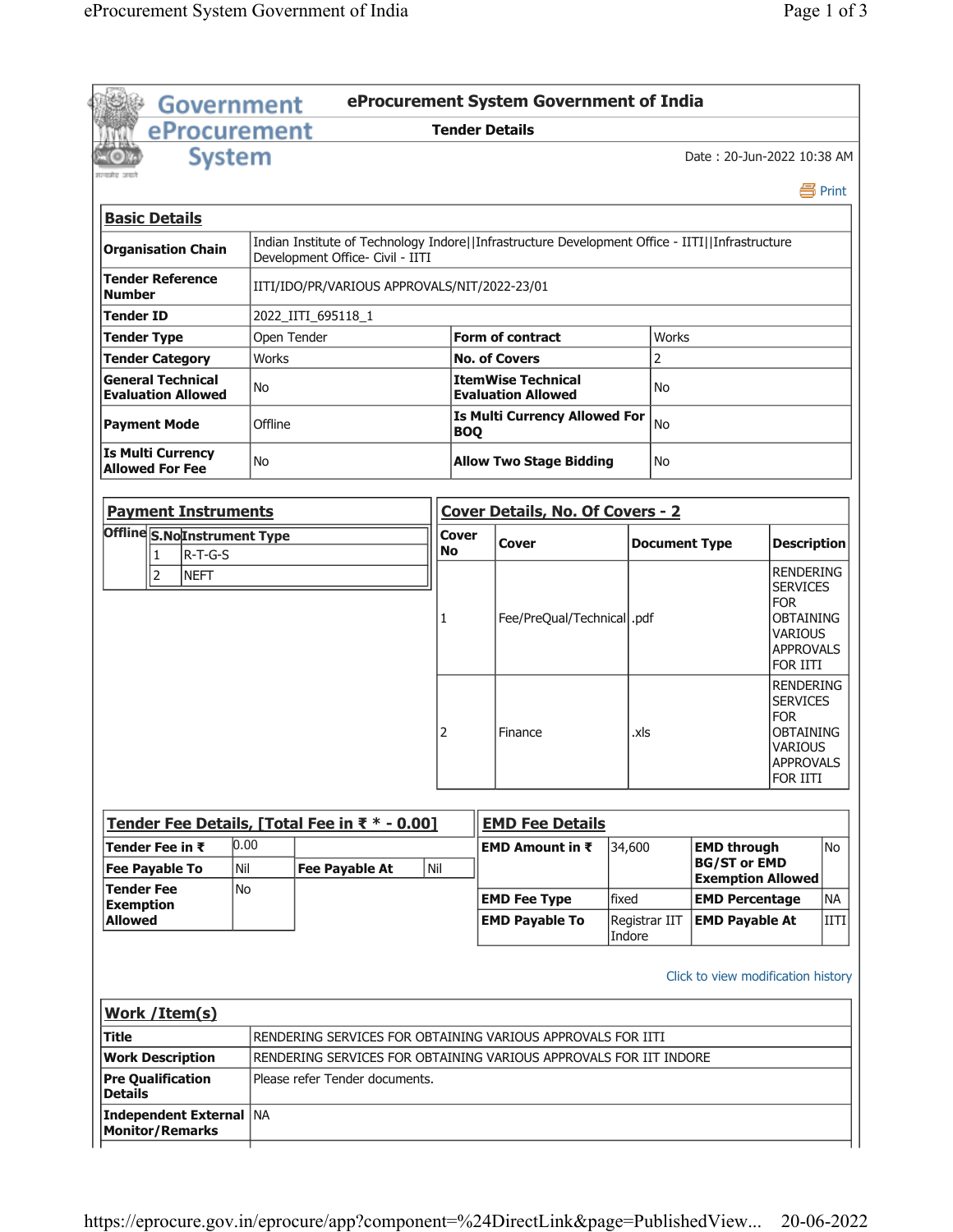Yes

Show Tender Value in

| <b>Public Domain</b>                                  |                                |                                                   |                                                       |                             |                                            |                    |                                                                      |                                                                                          |                                     |                                         |                                                       |  |
|-------------------------------------------------------|--------------------------------|---------------------------------------------------|-------------------------------------------------------|-----------------------------|--------------------------------------------|--------------------|----------------------------------------------------------------------|------------------------------------------------------------------------------------------|-------------------------------------|-----------------------------------------|-------------------------------------------------------|--|
| Tender Value in ₹                                     |                                |                                                   | 17,30,000                                             |                             | <b>Product Category</b>                    |                    |                                                                      | - Others                                                                                 | Civil Works Sub category            |                                         | <b>NA</b>                                             |  |
|                                                       | Tender<br><b>Contract Type</b> |                                                   |                                                       | <b>Bid Validity(Days)</b>   |                                            |                    |                                                                      | 180                                                                                      | <b>Period Of Work(Days)</b>         |                                         | 365                                                   |  |
| Location                                              |                                |                                                   | <b>IIT Indore</b>                                     |                             | <b>Pincode</b>                             |                    |                                                                      | 453552                                                                                   | <b>Pre Bid Meeting Place</b>        |                                         | IDO office,<br>AB, Ground Floor,<br><b>IIT Indore</b> |  |
| <b>Pre Bid Meeting</b><br><b>Address</b>              |                                |                                                   | IDO office,<br>AB, Ground Floor,<br><b>IIT Indore</b> | <b>Pre Bid Meeting Date</b> |                                            |                    | 20-Jun-<br>2022<br>11:00 AM                                          | <b>Bid Opening Place</b>                                                                 |                                     | <b>IIT Indore</b>                       |                                                       |  |
| <b>Should Allow NDA</b><br><b>Tender</b>              |                                |                                                   | No                                                    |                             | <b>Allow Preferential</b><br><b>Bidder</b> |                    |                                                                      | No                                                                                       |                                     |                                         |                                                       |  |
| <b>Critical Dates</b>                                 |                                |                                                   |                                                       |                             |                                            |                    |                                                                      |                                                                                          |                                     |                                         |                                                       |  |
| <b>Publish Date</b>                                   |                                |                                                   |                                                       |                             | 15-Jun-2022 06:15 PM                       |                    |                                                                      | <b>Bid Opening Date</b>                                                                  |                                     |                                         | 28-Jun-2022 03:30 PM                                  |  |
| Document Download / Sale Start<br><b>Date</b>         |                                |                                                   |                                                       |                             | 15-Jun-2022 06:25 PM                       |                    | <b>Date</b>                                                          |                                                                                          | Document Download / Sale End        |                                         | 27-Jun-2022 11:00 AM                                  |  |
| <b>Clarification Start Date</b>                       |                                |                                                   |                                                       | <b>NA</b>                   |                                            |                    |                                                                      | <b>Clarification End Date</b>                                                            |                                     | <b>NA</b>                               |                                                       |  |
| <b>Bid Submission Start Date</b>                      |                                |                                                   |                                                       |                             | 21-Jun-2022 01:00 PM                       |                    |                                                                      | <b>Bid Submission End Date</b>                                                           |                                     |                                         | 27-Jun-2022 11:00 AM                                  |  |
|                                                       |                                |                                                   |                                                       |                             |                                            |                    |                                                                      |                                                                                          |                                     |                                         |                                                       |  |
| <b>Tender Documents</b>                               |                                |                                                   |                                                       |                             |                                            |                    |                                                                      |                                                                                          |                                     |                                         |                                                       |  |
| <b>NIT</b><br>Document                                |                                |                                                   | <b>S.No Document Name</b>                             |                             |                                            | <b>Description</b> |                                                                      |                                                                                          |                                     | <b>Document</b><br>Size (in KB)         |                                                       |  |
|                                                       | 1                              | Tendernotice_1.pdf                                |                                                       |                             |                                            |                    | RENDERING SERVICES FOR OBTAINING VARIOUS<br>APPROVALS FOR IIT INDORE |                                                                                          |                                     |                                         | 349.50                                                |  |
| <b>Work Item</b><br><b>Documents</b>                  |                                | <b>S.No Document Type</b><br><b>Document Name</b> |                                                       |                             |                                            |                    | <b>Description</b>                                                   |                                                                                          |                                     |                                         | <b>Document</b><br>Size (in KB)                       |  |
|                                                       | <b>BOQ</b><br>1                |                                                   |                                                       |                             | BOQ_731413.xls                             |                    |                                                                      | <b>RENDERING SERVICES FOR</b><br>OBTAINING VARIOUS<br>APPROVALS FOR IIT<br><b>INDORE</b> |                                     | 237.00                                  |                                                       |  |
| <b>Bid Openers List</b>                               |                                |                                                   |                                                       |                             |                                            |                    |                                                                      |                                                                                          |                                     |                                         |                                                       |  |
| S.No                                                  |                                |                                                   | <b>Bid Opener Login Id</b>                            |                             |                                            |                    |                                                                      |                                                                                          |                                     |                                         |                                                       |  |
|                                                       |                                |                                                   | rohit.khatri@iiti.ac.in                               |                             |                                            |                    | <b>Bid Opener Name</b><br>Rohit khatri                               |                                                                                          |                                     | <b>Certificate Name</b><br>ROHIT KHATRI |                                                       |  |
| $\frac{1}{2}$ .<br>$\frac{2}{3}$ .<br>$\frac{3}{4}$ . |                                |                                                   | sherinjacob@iiti.ac.in                                |                             |                                            |                    | Sherin Jacob                                                         |                                                                                          |                                     |                                         | <b>SHERIN JACOB</b>                                   |  |
|                                                       |                                |                                                   | chainika@iiti.ac.in                                   |                             |                                            |                    | Chainika Malhotra                                                    |                                                                                          |                                     |                                         | CHAINIKA MALHOTRA                                     |  |
|                                                       |                                |                                                   | prashant@iiti.ac.in                                   |                             |                                            |                    | Prashant Kulkarni                                                    |                                                                                          |                                     |                                         | PRASHANT KULKARNI                                     |  |
| <b>Tender Properties</b>                              |                                |                                                   |                                                       |                             |                                            |                    |                                                                      |                                                                                          |                                     |                                         |                                                       |  |
| <b>Auto Tendering</b><br><b>Process allowed</b>       |                                |                                                   | No                                                    |                             |                                            |                    |                                                                      |                                                                                          | <b>Show Technical bid status</b>    | Yes                                     |                                                       |  |
| <b>Show Finance bid</b><br>status                     |                                |                                                   | Yes                                                   |                             |                                            |                    |                                                                      | <b>Show Bids Details</b>                                                                 |                                     | Yes                                     |                                                       |  |
| <b>BoQ Comparative Chart</b><br>model                 |                                |                                                   | Normal                                                |                             |                                            |                    |                                                                      |                                                                                          | BoQ Compartive chart decimal places | 2                                       |                                                       |  |
| <b>BoQ Comparative Chart</b><br>Rank Type             |                                |                                                   | L                                                     |                             |                                            |                    |                                                                      | Form Based BoQ                                                                           |                                     | No                                      |                                                       |  |
|                                                       |                                |                                                   |                                                       |                             |                                            |                    |                                                                      |                                                                                          |                                     |                                         |                                                       |  |

| <b>Tender Inviting Authority</b> |                                               |  |  |  |  |  |
|----------------------------------|-----------------------------------------------|--|--|--|--|--|
| Name                             | PIC <sup></sup>                               |  |  |  |  |  |
| <b>Address</b>                   | PIC, IDO office, AB, Ground Floor, IIT Indore |  |  |  |  |  |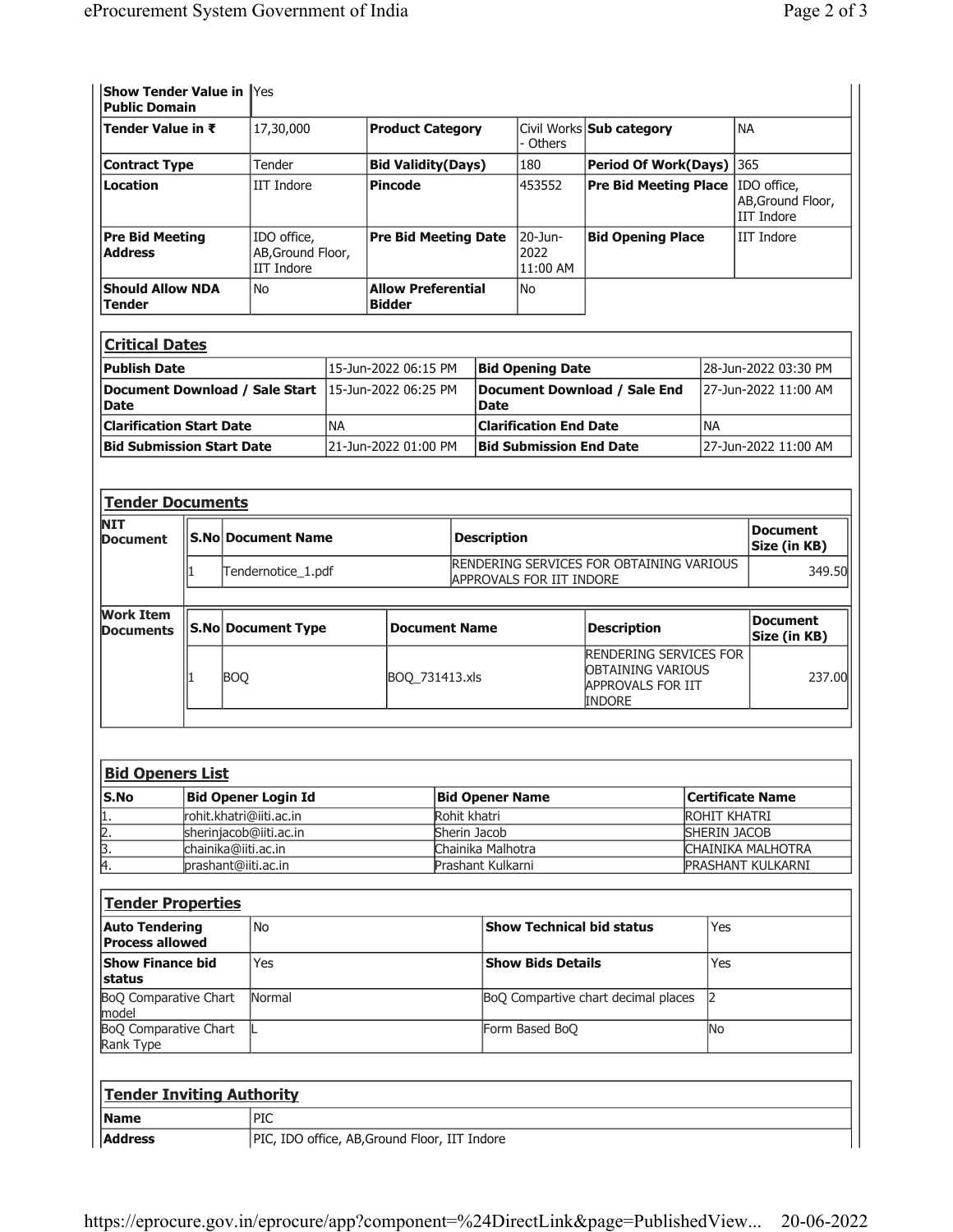$\mathbf{r}$ 

| Tender Creator Details |                      |  |  |  |  |
|------------------------|----------------------|--|--|--|--|
| <b>Created By</b>      | Chainika Malhotra    |  |  |  |  |
| Designation            | Manager              |  |  |  |  |
| <b>Created Date</b>    | 15-Jun-2022 06:04 PM |  |  |  |  |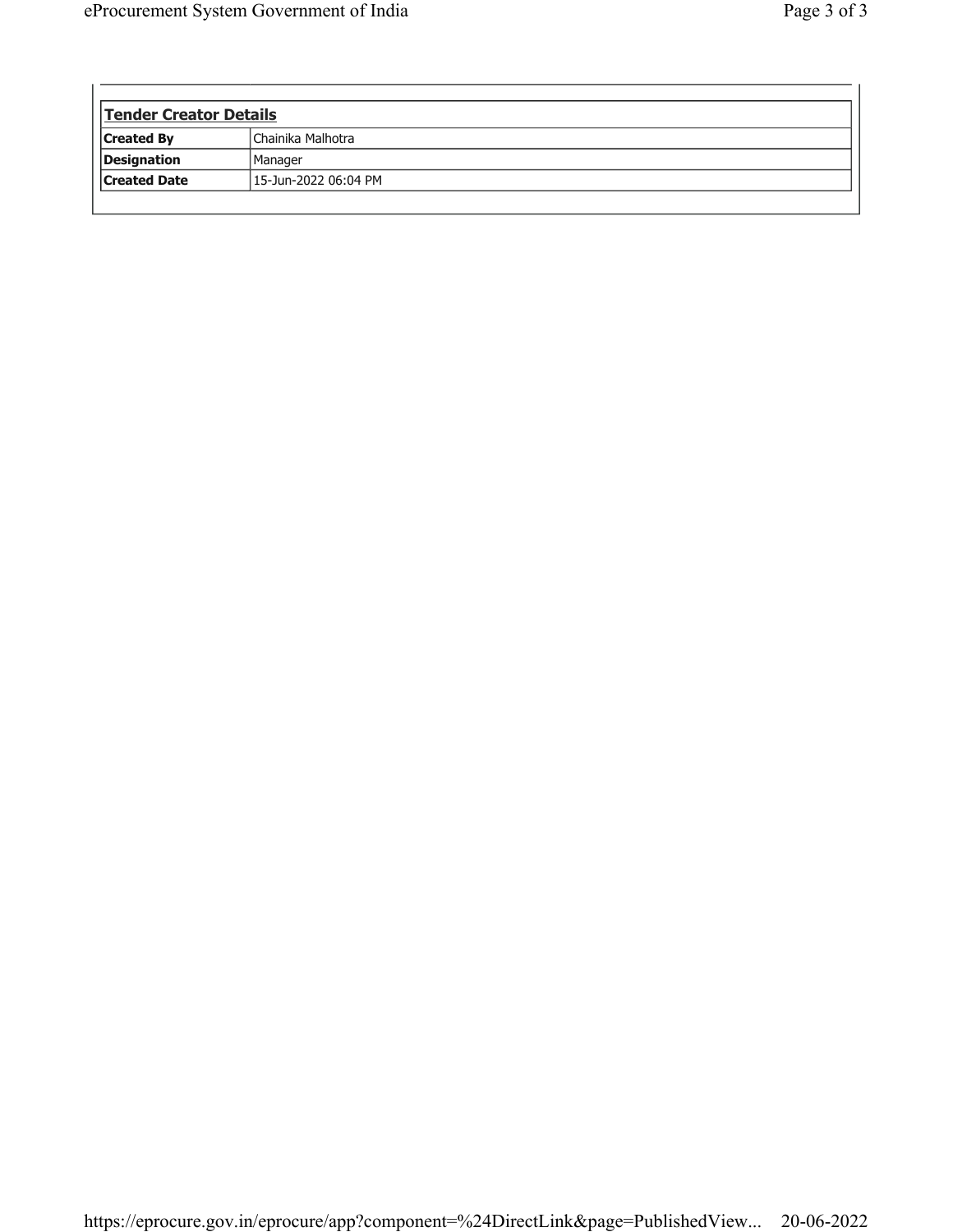

**Indian Institute of Technology Indore Simrol, Khandwa Road, Indore- 453552**

# **E-TENDER MODE**

**RENDERING SERVICES FOR OBTAINING VARIOUS APPROVALS FOR IIT INDORE.**

**Documents to be submitted online for Two Bid as per Tender document**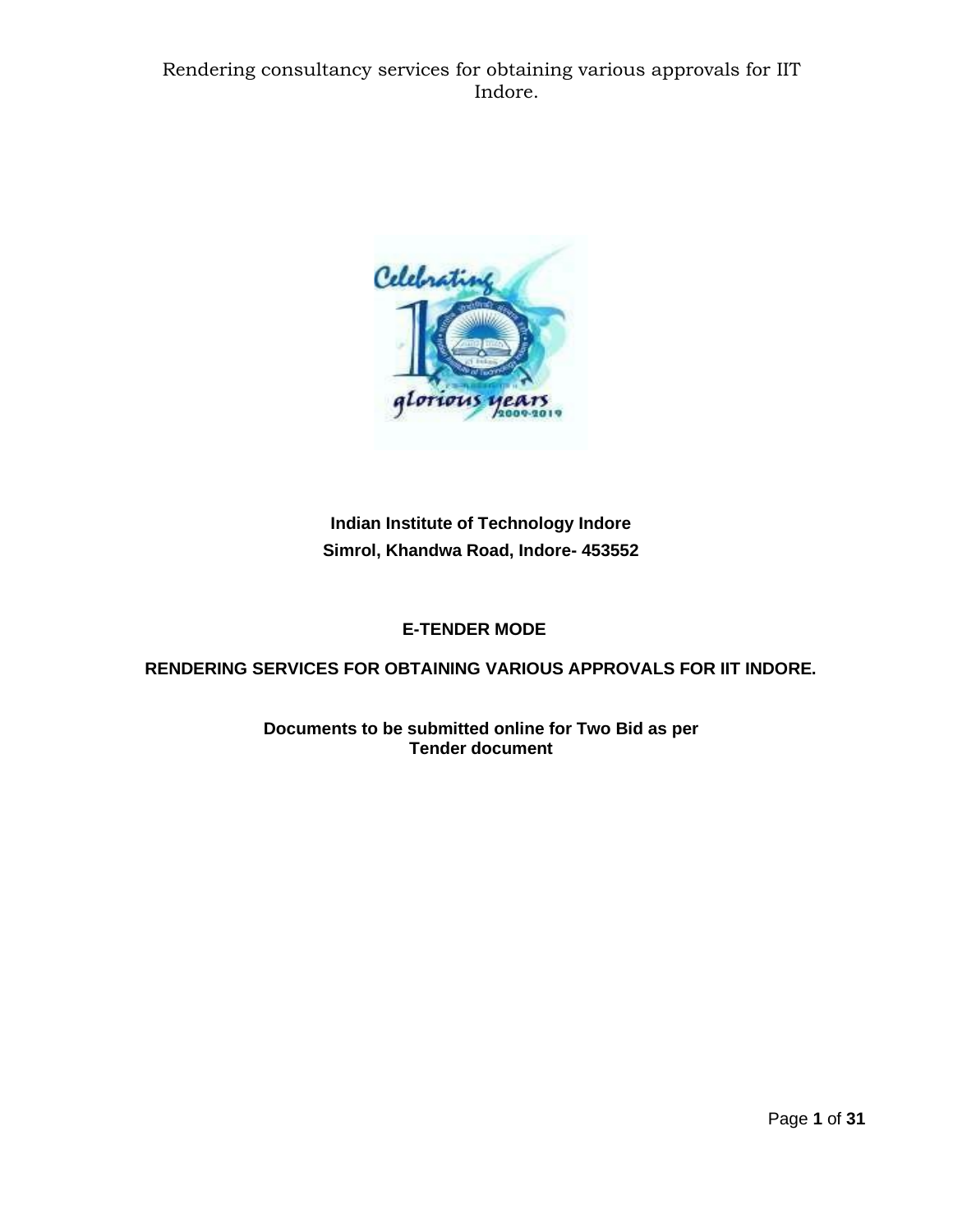# Name of work: **RENDERING SERVICES FOR OBTAINING VARIOUS APPROVALS FOR IIT INDORE.**

# N.I.T. No.: **IITI/IDO/PR/VARIOUS APPROVALS/NIT/2022-23/01**

## **INDEX**

| <b>S. No.</b> | <b>Description</b>                                       | Page No.  |
|---------------|----------------------------------------------------------|-----------|
|               | INDEX/                                                   |           |
| 2             | Information and instructions for bidders for e-tendering | $3-6$     |
| 3             | List of tender document to be uploaded                   |           |
| 4             | $C.P.W.D - 6$ for e-Tendering                            | $8 - 11$  |
| 5             | <b>Special Condition of Contract</b>                     | $12 - 14$ |
| 6             | CPWD <sub>7</sub>                                        | 15        |
|               | <b>Integrity Pact and Integrity Agreement</b>            | 16-24     |
| 8             | <b>Acceptance Letter</b>                                 | 25        |
| 9.            | <b>Bank Guarantee Bond</b>                               | 26-27     |
| 10.           | Scope of work                                            | 28-29     |
| 11.           | <b>BOQ/Financial Offer</b>                               | 30-31     |

This tender document contains 31 (Thirty-one) pages. Pages marked from 1 to 31.

Project in Charge

IDO, IIT Indore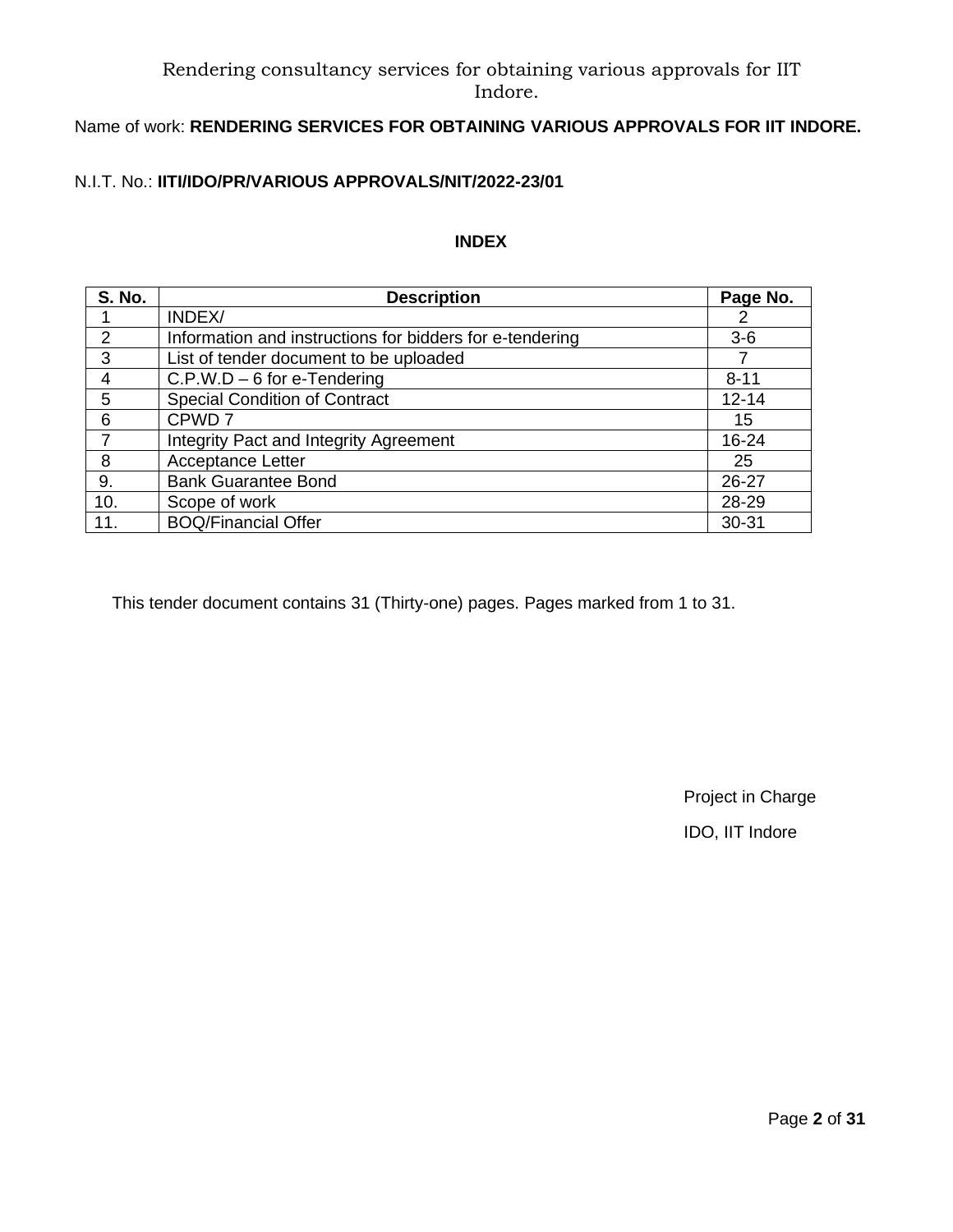## **INFORMATION AND INSTRUCTIONS FOR BIDDERS FOR E-TENDERING FORMING PART OF BID DOCUMENT AND TO BE POSTED ON WEBSITE**

The Project In charge, Infrastructure Development Office, IIT Indore on behalf of IIT Indore invites online bids from experienced consultants.

| S.<br>No. | NIT No.                                                | Name of<br>work &<br>Location                                                                     | <b>Estimated</b><br>Cost put to<br>tender (Rs.) | <b>Earnest</b><br><b>Money</b><br><b>Deposit</b><br>(Rs.) | Period of<br>completion | Date &<br><b>Time</b><br>of<br>Pre bid<br>meeting | Last date<br>& time of<br>submissi<br>on of<br><b>Bids</b> | Date and<br>time of<br>opening of<br><b>Bids</b> |
|-----------|--------------------------------------------------------|---------------------------------------------------------------------------------------------------|-------------------------------------------------|-----------------------------------------------------------|-------------------------|---------------------------------------------------|------------------------------------------------------------|--------------------------------------------------|
| 1         | APPROVALS/NIT/2022-23/01<br><b>IITI/IDO/PR/VARIOUS</b> | CES FOR<br>APPROVALS<br><b>SERVICES</b><br>VARIOUS<br>OBTAINING VA<br>FOR IIT INDORE<br>RENDERING | 17,30,000                                       | 34,600                                                    | 12<br>months            | 11:00 AM<br>20/06/2022                            | S,<br>27/06/2022 up t<br>11:00 AM                          | at 03:30 PM<br>28/06/2022                        |

- 1. IIT, Indore invites proposals on prescribed forms from reputed **Consultancy Firms** having requisite experience in the field of providing Statutory Approvals for buildings to Institutions, Public Sector Enterprises, and Government Organizations etc.
- 2. Indian Institute of Technology, Indore has developed its campus on 501.42 acres of land at Simrol Village, Tehsil Mhow, District Indore, Madhya Pradesh, India. The campus was built in phases with academic buildings, laboratories, hostels for students, auditorium, with residential township to accommodate staff, faculty and their families, services such as roads, water supply, drainage etc.
- 3. IIT Indore desires to hire consultants to provide services for obtaining the following statutory approvals for the buildings/structures (details on P- 6 & 7):
	- i) Revised T & CP approval for master plan
	- ii) Gram Panchayat NOC
	- iii) Fire NOC
	- iv) NOC for buildings having height more than 30 meters as per MP Land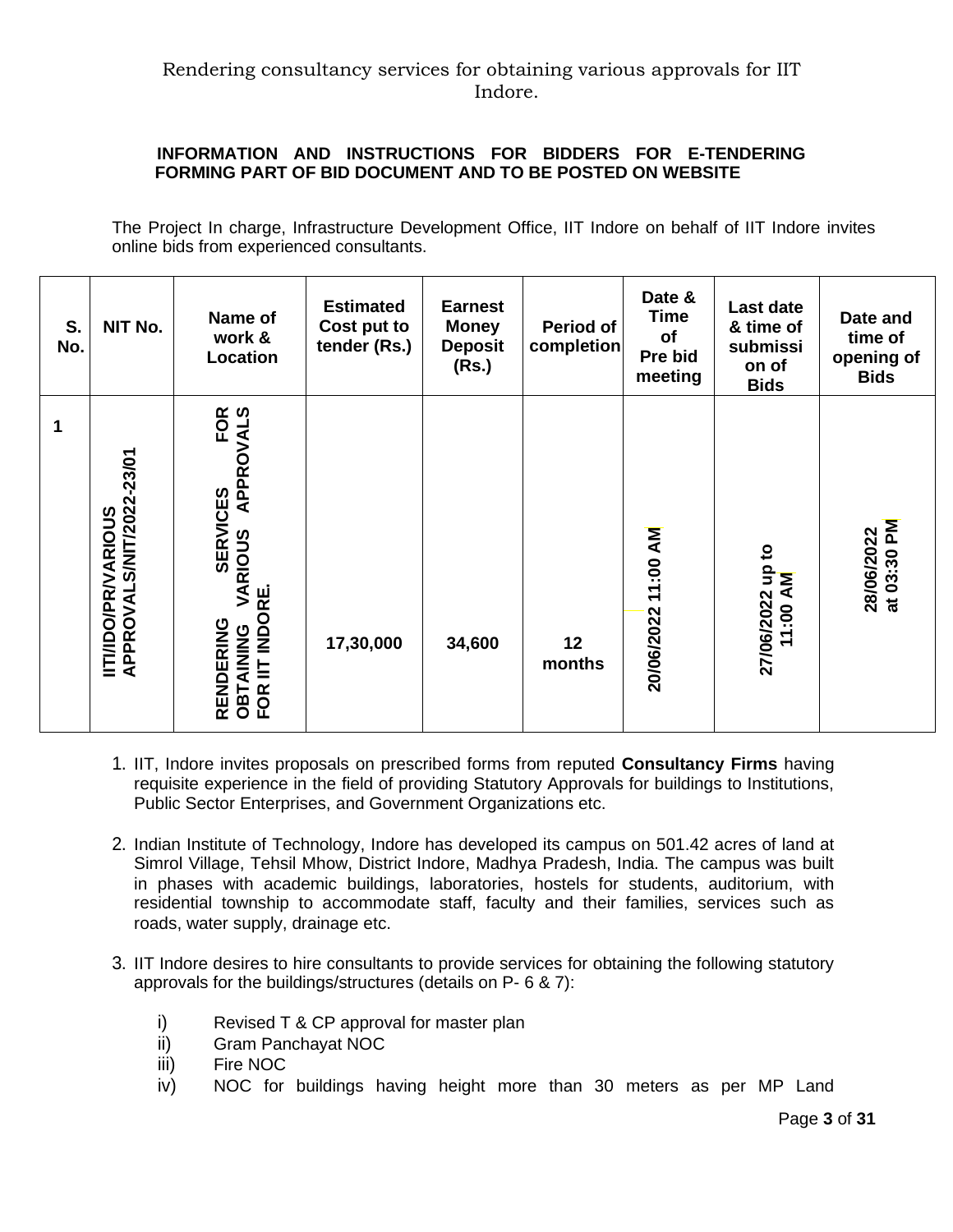Development Rules 2012

v) All other relevant approval for building occupancy.

#### 4. **Eligibility criteria**

- i) The Consultant Firm submitting the Proposal should have minimum 3 years' of relevant experience.
- ii) The Consultant Firm should have an establishment in Madhya Pradesh headed by at least one Senior Consultant.
- iii) The Consultant Firm should have experience of providing similar services to government organizations/CFTI's/public sector enterprises/private sector enterprises.
- iv) The Consultant Firm should have all valid certificates as per the list of documents provided with this tender.
- v) The Consultant Firm should attend the pre-bid meeting and sign the Non-Disclosure agreement.
- 5. The bidders having relevant experience in similar work are eligible to apply failing which the bid will be summarily rejected. (Please furnish relevant documents). The bid document can be seen and downloaded from website http://iiti.ac.in/tender\_estate [& https://eprocure.gov.in/eprocure/app](http://iiti.ac.in/tender_estate%20&%20https:/eprocure.gov.in/eprocure/app) free of cost.
- 6. Information and Instructions for bidders posted on website shall form part of the bid document.
- 7. Those bidders not registered on the website mentioned above, are required to get registered beforehand. If needed, they can be imparted training on online bidding process as per details available on website.
- 8. The intending bidder must read the terms and conditions of CPWD-6 carefully. He should only submit his bid if he considers himself eligible and he is in possession of all the documents required and should submitted with technical bid.
- 9. The intending bidder must have valid class- III digital signature to submit the bid.
- 10. Tenders shall be accompanied by Earnest Money Deposit of Rs. 34,600 in favor of Registrar IIT Indore (online mode only). The EMD submitted for "tender no. IITI/IDO/PR/VARIOUS APPROVALS/NIT/2022-23/01 Name of work-: RENDERING SERVICES FOR OBTAINING VARIOUS APPROVALS FOR IIT INDORE" will be considered for this tender only.
- 11. The Eligibility bid shall be opened first on due date and time as mentioned above. The time and date of opening of financial bid of contractors qualifying the eligibility bid shall be uploaded on CPP portal.
- 12. On opening date, the contractor can login and see the bid opening process. After opening of bids, he will receive the competitor bid sheets.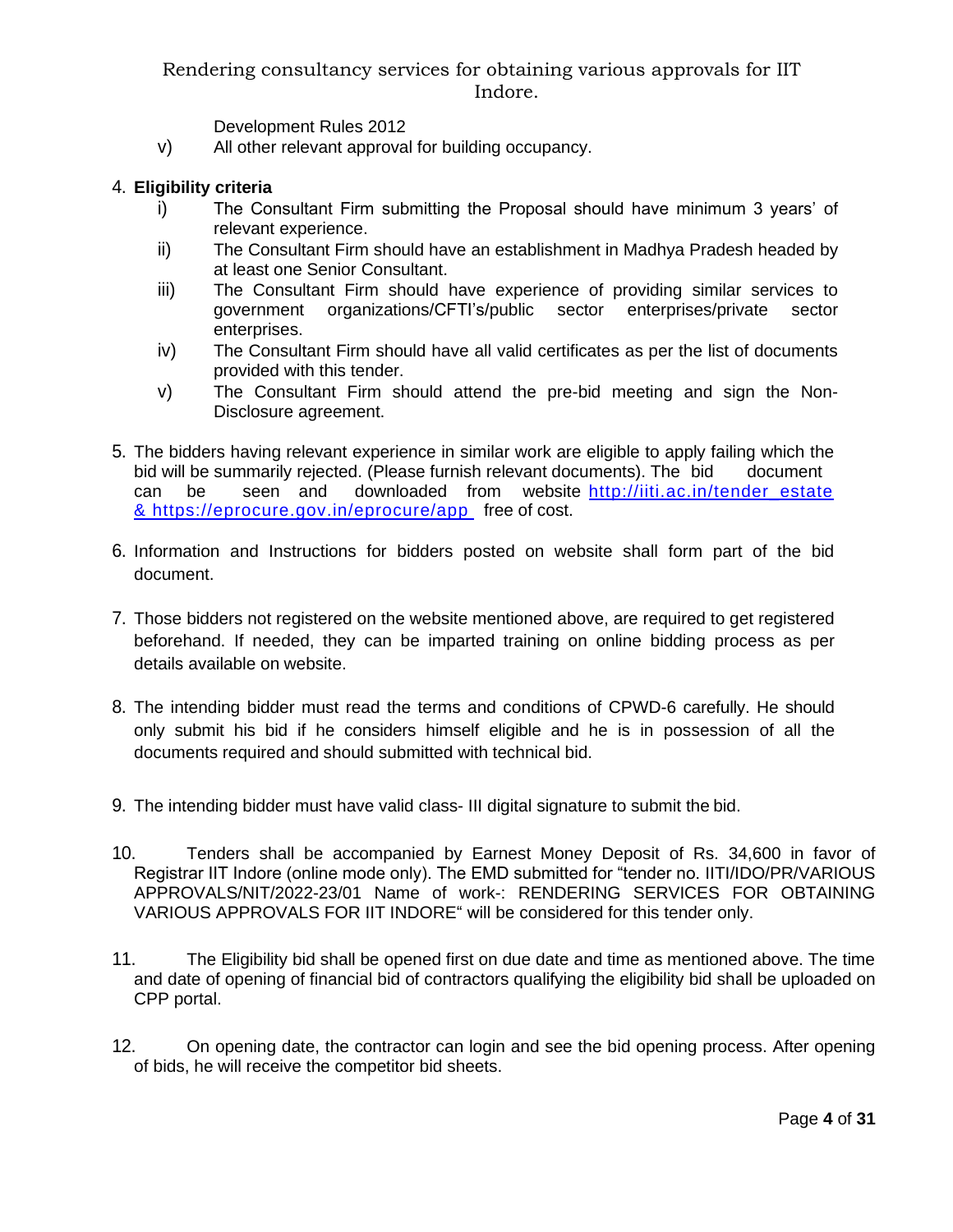- 13. Contractor can upload documents in the form of JPG format and PDF format.
- 14. GST or any other tax payable on any activity related with this contract shall be paid by the contractor and Government shall not entertain any claim, whatsoever, in this regard. The contractor shall quote his rates in accordance with Government of India, Ministry of Finance, Department of Revenue, Central Board of Excise & Customs Notification no.10/2017-Central Tax dated 28 June, 2017.
- 15. The bidders are required to submit Bid Security Declaration as per the prescribed format**.**
- 16. Bidders are requested to submit the self-declaration certificate on their letter head that for any work, performance bank guarantee has never been forfeited / encashed by the client.
- 17. The bids shall remain open for acceptance for a period of **180 days** from the last date of submission of bids. If any bidder withdraws his bid before the said period or issue of letter of acceptance, whichever is earlier, or makes any modifications in the terms and conditions of the bid document which are not acceptable to the department, then IIT Indore shall, without prejudice to any other right or remedy, be at liberty to restrict the bidder from participating in bids for a period of *two years*.
- 18. Disqualification of Tenderer: Even if a Tenderer meets all the Eligibility Criteria and all other technical and commercial requirements, he is liable to be disqualified, without prejudice to IITI's rights to take legal actions as per applicable law, if he has made untrue or false representations in the forms, statements, translations and enclosures submitted in proof of eligibility and qualification requirements, and/or made any misrepresentation of facts in order to influence the tendering process and its outcome.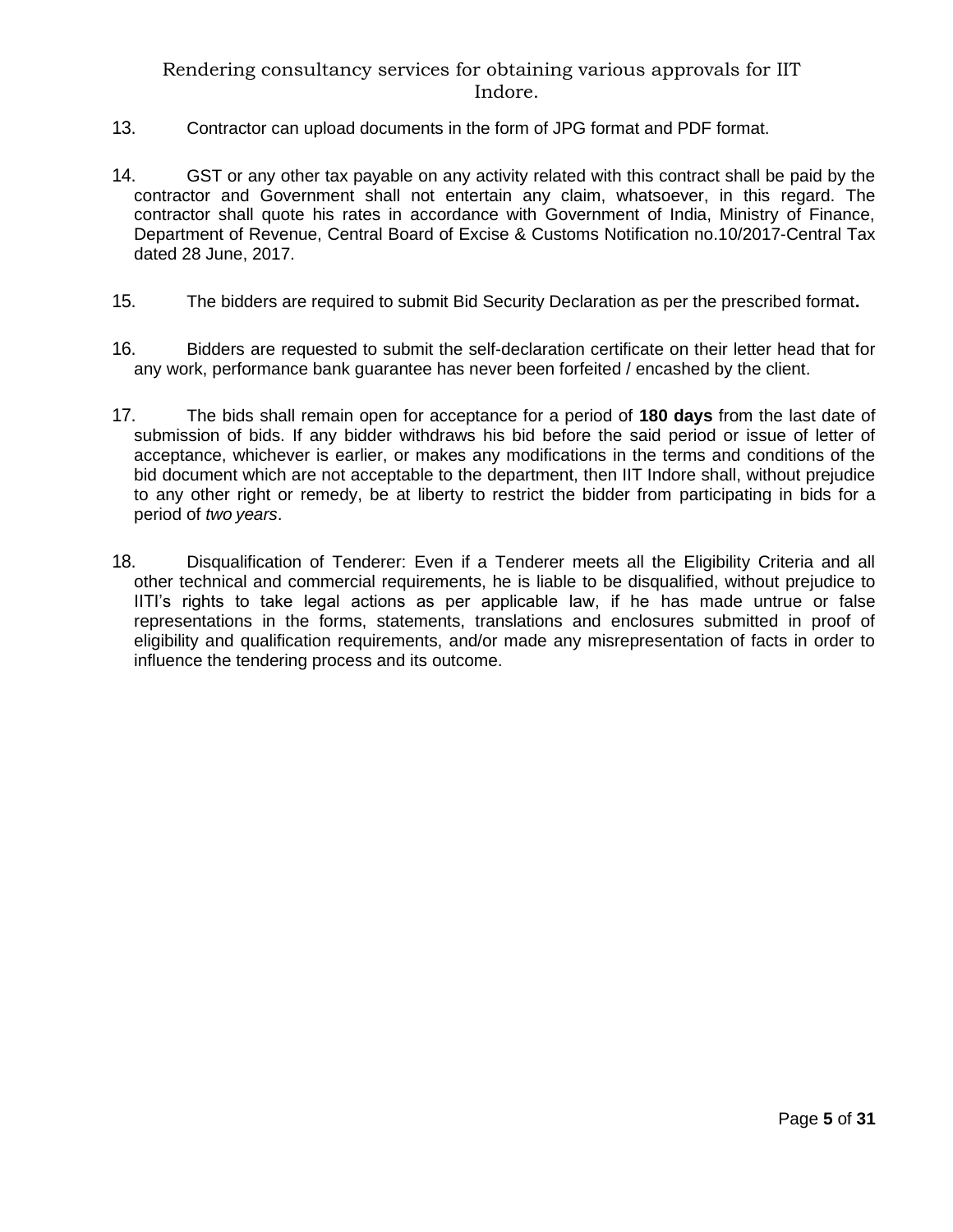| SI.            | <b>List of Documents</b>                                                    |  |  |  |  |  |  |
|----------------|-----------------------------------------------------------------------------|--|--|--|--|--|--|
| <b>No</b>      |                                                                             |  |  |  |  |  |  |
|                |                                                                             |  |  |  |  |  |  |
| $1*$           | <b>Certificate GST No.</b>                                                  |  |  |  |  |  |  |
| $2^*$          | <b>Registration No.</b>                                                     |  |  |  |  |  |  |
|                | Form A:-Financial information                                               |  |  |  |  |  |  |
| $3^*$          | i) Average Annual turnover 50% of estimated cost of Tender                  |  |  |  |  |  |  |
| $4^*$          | Bank Solvency Certificate VALUE SHOULD BE 40% of Estimated Cost             |  |  |  |  |  |  |
|                | (Latest not older than 1 year)                                              |  |  |  |  |  |  |
| $5^*$          | Details of Eligible Work or Similar Work                                    |  |  |  |  |  |  |
|                | Successfully completed similar work with in last Seven years                |  |  |  |  |  |  |
|                | i) one similar work of value 80% of estimated cost of tender.<br><b>OR</b>  |  |  |  |  |  |  |
|                | ii) Two similar work of value 60% of estimated cost of tender.<br><b>OR</b> |  |  |  |  |  |  |
| 6              | iii) Three similar work of value 40% of estimated cost of tender            |  |  |  |  |  |  |
| $\overline{7}$ | Structure and organization of the firm/company                              |  |  |  |  |  |  |
| 8              | Earnest Money: EMD of Rs. 34,600 (Rs. Thirty Four Thousand Six              |  |  |  |  |  |  |
|                | Hundred only ) in online mode through link-                                 |  |  |  |  |  |  |
|                | https://forms.eduqfix.com/indoreiit/add.                                    |  |  |  |  |  |  |
|                | The proof of EMD submission must be uploaded with technical documents/bid.  |  |  |  |  |  |  |
| $9*$           | Certificate of EPF and ESIC                                                 |  |  |  |  |  |  |
| $10*$          | <b>Labour Registration</b>                                                  |  |  |  |  |  |  |
|                | Undertaking of compliance of all the statutory laws to be submitted on      |  |  |  |  |  |  |
| $11*$          | the letter head of the organization with seal & signature as per            |  |  |  |  |  |  |
|                | <b>Annexure No. 1</b>                                                       |  |  |  |  |  |  |
| $12*$          | <b>Bid Security Declaration Form</b>                                        |  |  |  |  |  |  |

# **List of Documents to be scanned and uploaded within the period of bid submission:**

• The Document should be uploaded in prescribed serial number and no extra number of document/ pages will be uploaded.

Summary Sheet will be attached with uploaded document

• \* MANDATORY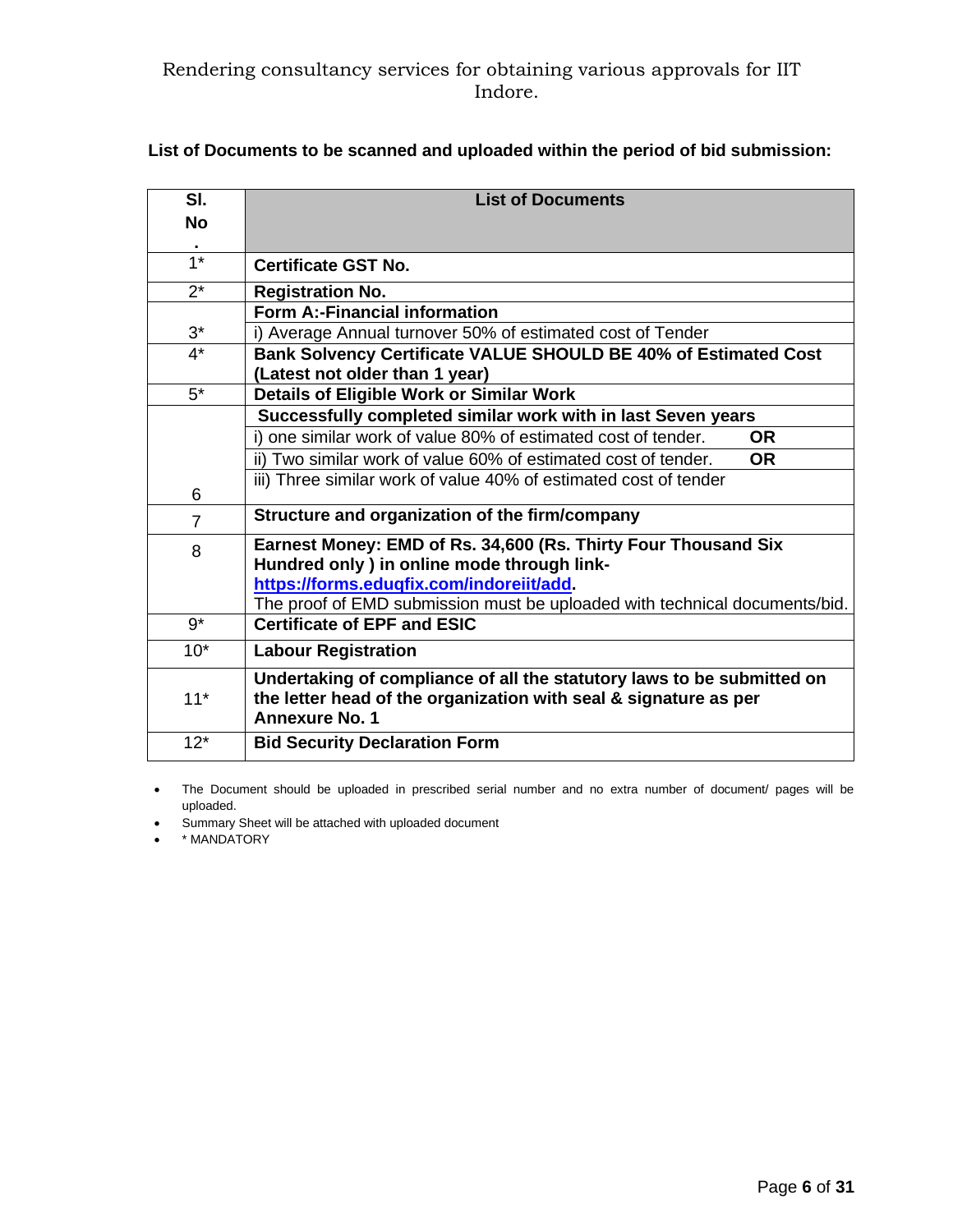- ❖ **Registration No. Means:** MSME, CPWD, PWD, Society firm and Architectural consultancy and PMC and similar related to the construction/consultancy/ civil work.
- ❖ **Earnest Money:** The Bidder has to submit the Earnest money deposit of 2% of tender value.
- ❖ **Bank Solvency:** Current Financial Year (2021-22) (Not older than 1 year)
- ❖ **Document for Eligibility of Similar Work :** Only Defined Document (with Seal signed by Client), Letter of Acceptance /Work Order with Detail of work /PO
- ❖ **Completion Certificate of Work (Sealed and Signed)**
- ❖ **Financial Information:** CA Certified Summary sheet year wise.
- ❖ **Profit/ loss Statement.**

ITR returns of last 3 years

❖ **Similar Works means:** Consultancy works for obtaining approvals from statutory bodies related works having experience in making and compiling data and preparing documents for submission to government bodies.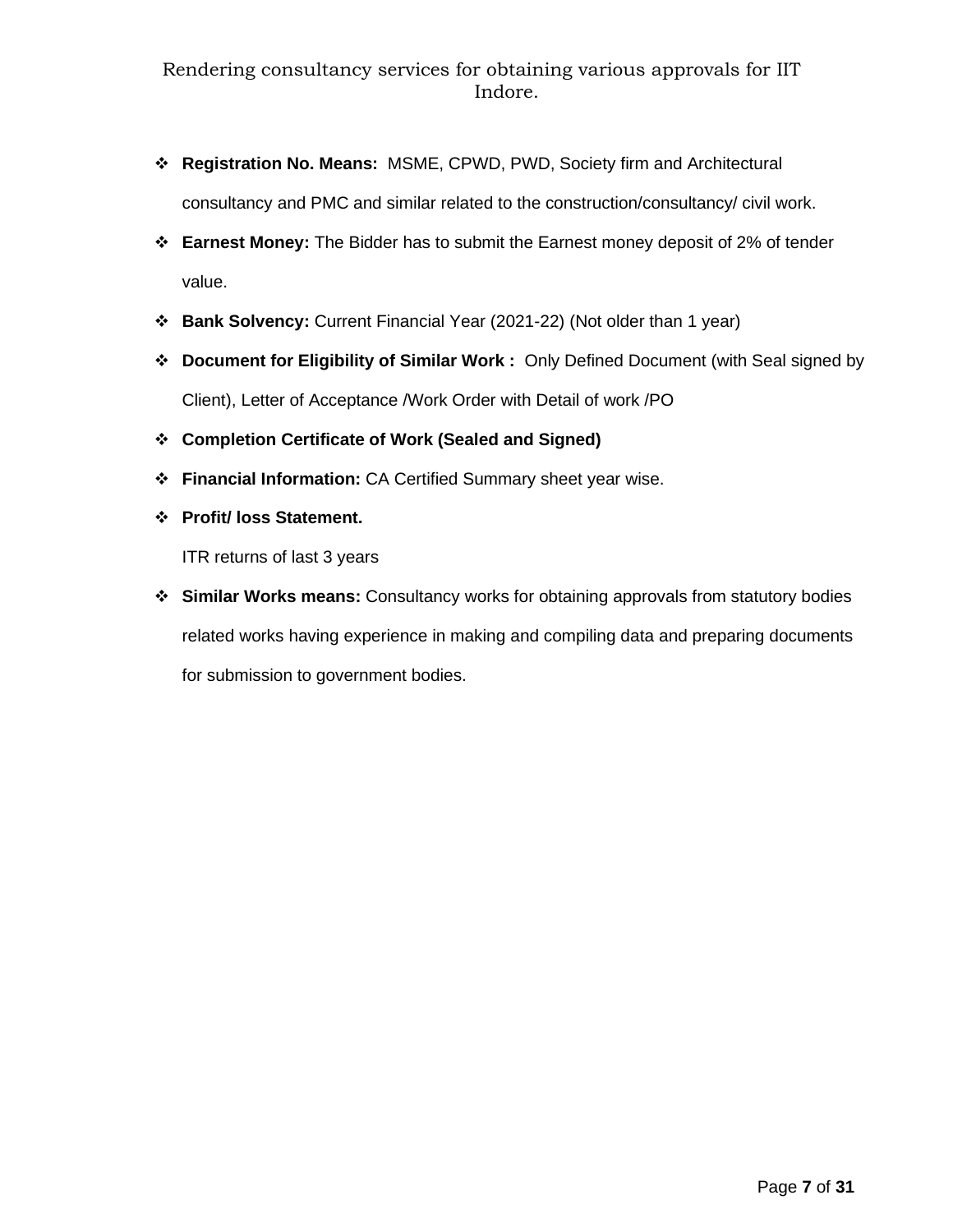## **CPWD-6 FOR e Tendering**

Bids are invited on behalf of The Project In charge on behalf of IIT Indore from approved registered contractors/ Consultants for RENDERING SERVICES FOR OBTAINING VARIOUS APPROVALS FOR IIT INDORE.

- 1. The enlistment/ registration of the consultant should be valid on the last date of submission of bids. In case, the last date of submission of bids is extended, the enlistment/ registration of consultant should be valid on the original date of submission of bids.
- 1.1 The Item rate work is estimated to cost **Rs. 17,30,000/-**
- 2. Agreement shall be drawn with the successful bidders on prescribed Form No. CPWD 7, which is available as a Govt. of India Publication and also available on website www.cpwd.gov.in. Bidders shall quote his rates as per various terms and conditions of the said form which will form part of the agreement.
- 3. The time allowed for carrying out the work will 12 months from the date of issue of Letter of Commencement or from the first date of handing over of the site, whichever is later, in accordance with the phasing, if any, indicated in the bid documents.
- 4. The available documents shall be provided in phased manner, as per requirement of the same as per approved program of completion submitted by the consultant after award of work.
- 5. The bid document consisting specifications, the schedule of quantities of various types of items to be executed and the set of terms and conditions of the contract to be complied with and other necessary documents except Standard General Conditions of Contract Form can be seen on website http://iiti.ac.in/tender estate & [https://eprocure.gov.in/eprocure/app](http://iiti.ac.in/tender_estate%20&%20https:/eprocure.gov.in/eprocure/app)free of cost.
- 6. While submitting the revised bid, consultant can revise the rate quoted by him any number of times for any/all sub-heads but before last time and date of submission of bid as notified.

The receipt shall also be uploaded to the e-tendering website by the intending bidder up to the specified bid submission date and time.

7. Copy of Enlistment Order/ registration certificate and certificate of work experience and other documents as specified in the bid document shall be scanned and uploaded to the e-Tendering website within the period of bid submission. Further, certified copy of all the scanned and uploaded documents as specified in bid document shall have to be submitted by the lowest bidder only within a week physically in the office of tender opening authority.

The bid submitted shall be opened at 03:30 PM on 28/06/2022

8.The bid submitted shall become invalid if: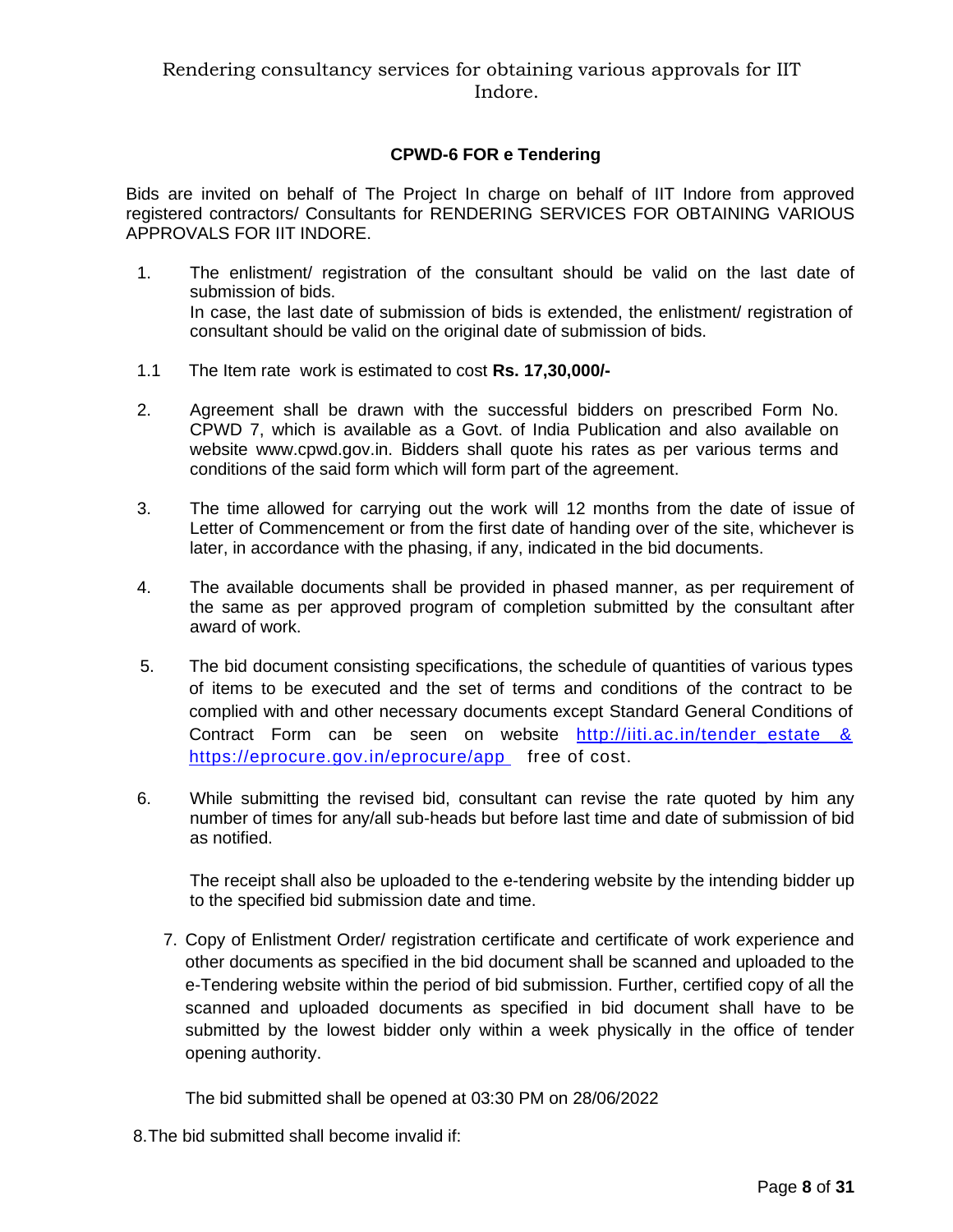(i) The bidder is found ineligible.

(ii) The bidder does not upload all the documents (including GST registration certificate and acknowledgement of up to date filed return) as stipulated in the bid.

(iii) If any discrepancy is noticed between the documents as uploaded at the time of submission of bid and hard copies as submitted physically by the lowest bidder in the office of bid opening authority.

(iv) If a tenderer does not quote any item rate on the total amount of the tender or any section / sub head in item rate tender, the tender shall be treated as invalid and will not be considered as lowest tenderer.

(v)Earnest Money will be paid in the form of online mode only.

For relaxation of EMD the documentary proof must be submitted along with the technical bids.

The tender submitted shall become invalid and e-Tender processing fee shall not be refunded if:

- (a) The tenderer is found ineligible.
- (b) The tenderer does not upload all the documents as stipulated in the tender document.
- (c) If any discrepancy is noticed between the documents as uploaded at the time of submission of tender.

(vi) The bidder whose bid is accepted will be required to **furnish performance guarantee of 3% (Three Percent)** of the bid amount within the period specified in GCC of CPWD. This guarantee shall be in the form of BG/FDR of any scheduled commercial bank/Demand Draft of any scheduled bank/Pay order of any Scheduled Bank of any scheduled bank (in case guarantee amount is less than Rs. 1, 00,000/-) of any Scheduled Commercial Bank or the State Bank of India in accordance with the prescribed form in favor of Registrar IIT Indore payable at Indore within 7 working days from the letter of intent including the extended period, if any. The performance quarantee shall remain valid up to  $24$  months  $+ 12$  months claim period after completion of the work and the same shall be released after 24 months after satisfactory completion of work.

In case, the bidder fails to deposit the said performance guarantee within the period as indicated in Schedule 'F', including the extended period if any, the EMD deposited by the consultant shall be forfeited automatically without any notice to the consultant. The consultant whose bid is accepted will also be required to furnish either copy of applicable licenses / registrations or proof of applying for obtaining labour license, registration with EPFO, ESIC and BOCW welfare board including Provident Fund Code No. if applicable and also ensure the compliance of aforesaid provision by the sub-contractors, if any engaged by the contractor for the said work and programe chart (Time and progress) within the period specified in schedule F.

9. Intending Bidders are advised to inspect and examine the site and its surroundings and satisfy themselves before submitting their bids as to the nature of the ground and sub-soil (so far as is practicable), the form and nature of Description the site, the means of access to the site, the accommodation they may require and, in general, shall themselves obtain all necessary information as to risks, contingencies and other circumstances which may influence or affect their bid. A bidder shall be deemed to have full knowledge of the site whether he inspects it or not and no extra charge consequent on any misunderstanding or otherwise shall be allowed. The bidders shall be responsible for arranging and maintaining at his own cost, all resources, facilities for its workers and all other services required for executing the work unless otherwise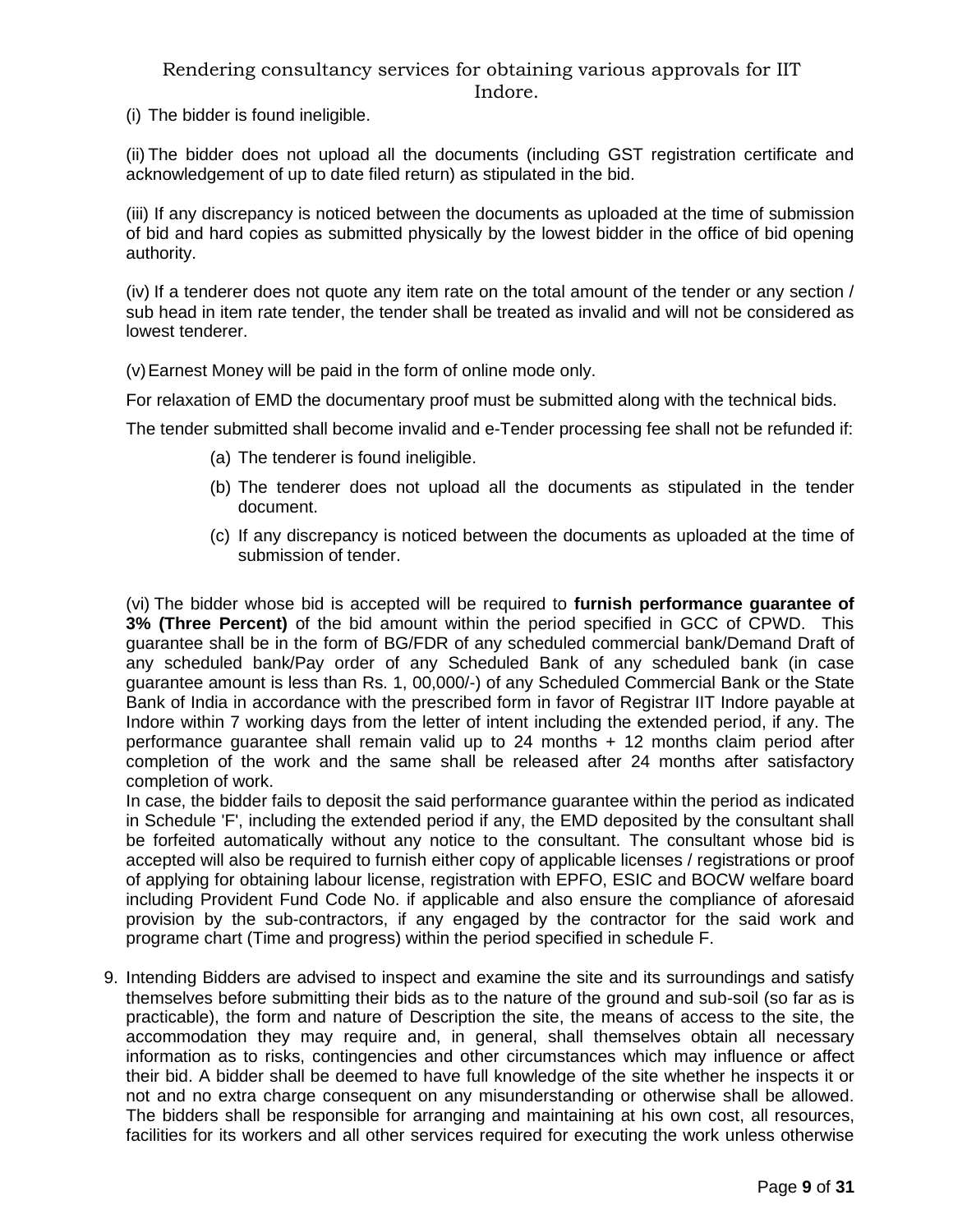specifically provided for in the contract documents. Submission of a bid by a bidders implies that he has read this notice and all other contract documents and has made himself aware of the scope and specifications of the work to be done and of conditions and rates at which stores, tools and plant, etc. will be issued to him by the Government and local conditions and other factors having a bearing on the execution of the work.

- 10. The competent authority on behalf of IIT Indore does not bind itself to accept the lowest or any other bid and reserves to itself the authority to reject any or all the bids received without the assignment of any reason. All bids, in which any of the prescribed condition is not fulfilled or any condition including that of conditional rebate is put forth by the bidders, shall be summarily rejected.
- 11. Canvassing whether directly or indirectly, in connection with bidders is strictly prohibited and the bids submitted by the contractors who resort to canvassing will be liable for rejection.
- 12. The competent authority on behalf of IIT Indore reserves to himself the right of accepting the whole or any part of the bid and the bidders shall be bound to perform the same at the rate quoted.
- 13. No Engineer of Gazetted Rank or other Gazetted Officer employed in Engineering or Administrative duties in an Engineering Department of the Government of India is allowed to work as a contractor/consultant for a period of one year after his retirement from Government service, without the prior permission of the Government of India in writing. This contract is liable to be cancelled if either the contractor/consultant or any of his employees is found any time to be such a person who had not obtained the permission of the Government of India, as aforesaid, before submission of the bid or engagement.
- 14. The bid for the works shall remain open for acceptance for a period of 180 days from the date of opening of bids. If any bidders withdraw his bid before the said period or issue of letter of acceptance, whichever is earlier, or makes any modifications in the terms and conditions of the bid which are not acceptable to the department, and then the Government shall, without prejudice to any other right or remedy. Further, the bidders shall not be allowed to participate in the rebidding process of the work.
- 15. This notice inviting Bid shall form a part of the contract document. The successful bidders/contractor, on acceptance of his bid by the Accepting Authority shall within 15 days from the stipulated date of start of the work, sign the contract consisting of:-

(a)The Notice Inviting Bid, all the documents including additional conditions, specifications and drawings, if any, forming part of the bid as uploaded at the time of invitation of bid and the rates quoted online at the time of submission of bid and acceptance thereof together with any correspondence leading thereto.

(b)Standard C.P.W.D. Form 7 or other Standard C.P.W.D. Form as applicable.

16. Composite Bids

16.1.1 The Project In charge can call bids for the composite work.

16.1.2 The bidders can associate himself, with agencies of the appropriate class eligible to bid for each component individually conforming to eligibility criteria as defined in the bid document, if required. In such case proof of association must be provided at the time of bidding along with the bid documents.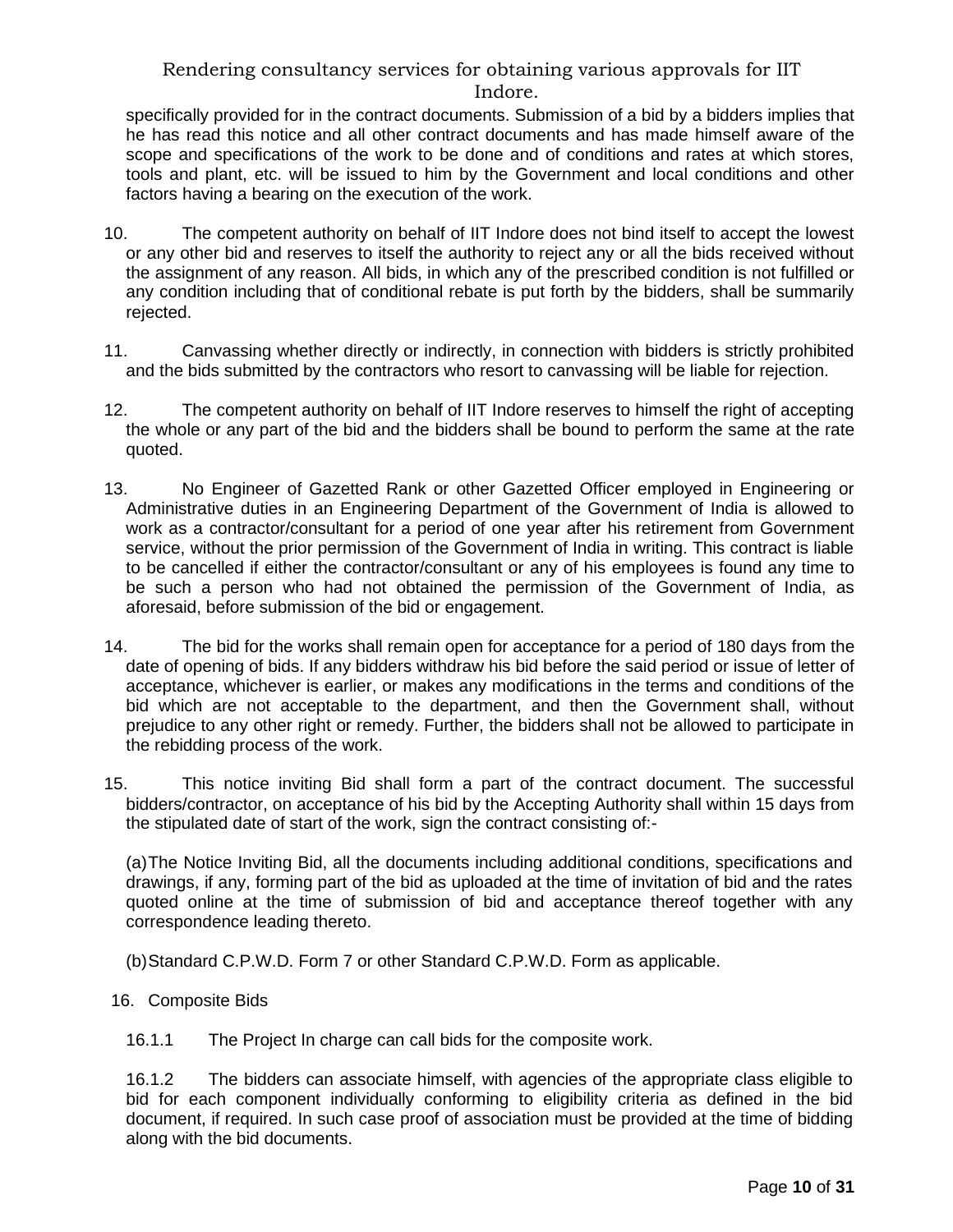16.1.3 The eligible bidders shall quote rate for all subheads/components of work.

16.1.4 After acceptance of the bid by competent authority, the Project in charge shall issue letter of award on behalf of the IIT Indore. After the work is awarded, the main contractor will have to enter into one agreement.

16.1.5 Entire work under the scope of composite bid including all components shall be executed under one agreement.

16.1.6 In case, the main consultant intends to change any of the above agency/agencies during the operation of the contract, he shall obtain prior approval of Project in Charge. The new agency/agencies shall also have to satisfy the laid down eligibility criteria. In case, Engineer-incharge is not satisfied with the performance of any agency, he can direct the consultant to change the agency executing such items of work and this shall be binding on the consultant.

16.1.9 The main consultant has to enter into agreement /MOU with agency(s) associated by him for execution of different component(s). Copy of such agreement/MOU shall be submitted to PIC. In case of change of associate contractor, the main contractor has to enter into agreement/MOU with the new contractor associated by him.

16.1.10 Running payment shall be made by PIC to the main consultant as per the terms of payment mentioned in tender document.

16.1.11A. The Item Rate work shall be treated as complete when all the components of the work are complete. The completion certificate of the composite work shall be recorded by Project-in-charge of after record of completion certificate of all other components.

16.1.11B. Final bill of whole work shall be finalized and paid by the IIT Indore.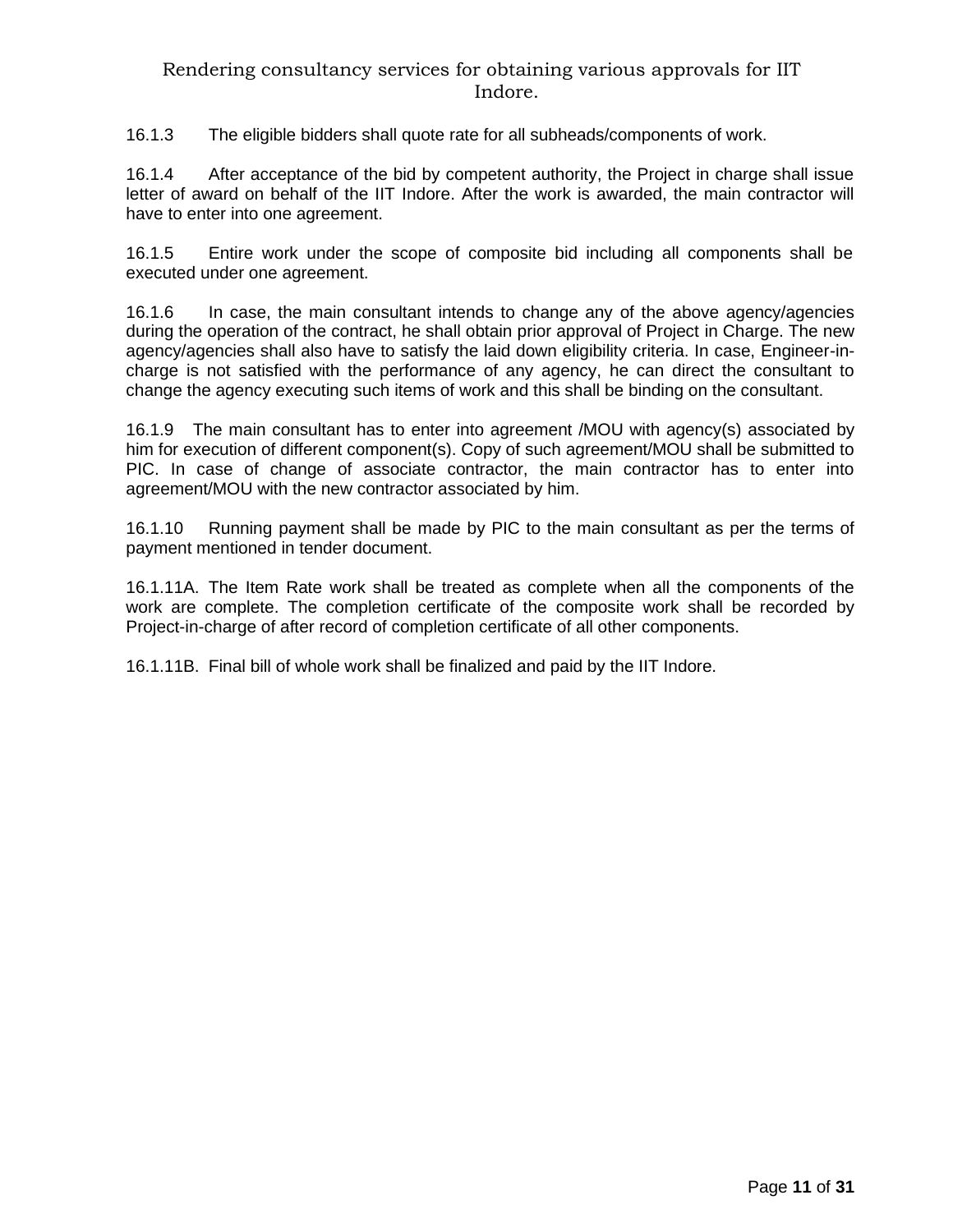# **SPECIAL CONDITIONS OF CONTRACT**

- 1. The consultant will execute the work during working hours from 9am to 6pm on working days. Permission of Engineer In charge and Chief Security Officer will be required in writing for working on holidays and beyond working hours.
- 2. Looking to the pandemic COVID- 19 situation, the consultant shall be responsible for necessary permission from Govt. authorities and IIT Indore authorities for entrance and working in IIT Indore campus.
- 3. The bidder shall be responsible for expenses incurred towards preparation and submission of Bids, documents preparation as well as other associated expenses such as site visits etc.
- 4. The bidder shall be responsible for any failure to acquaint itself with all such data and information and shall not relieve their responsibility for properly estimating the difficulty or cost of successful execution of the scope of work towards completion of the Particulars.
- 5. Claim on his part which may arise on account of non-examination or misunderstanding of the Particulars and/or matter related to site will, in any circumstances, be considered payable by the bidder.
- 6. **Pre-Bid Meeting:** A pre-bid meeting for providing clarifications to the bidders will be held ONLINE unless specified otherwise, on the date and time specified in the Notice Inviting Tender (NIT) of the Tender document. Bidders participating in this Tender and who have enrolled in CPP portal and Institute website can login and participate in the pre-bid meeting. Bidders are requested to send their queries -both Technical and Commercial to the e-mail addresses provided in NIT; within the due date and time prescribed for their submission (which would be at least three days, prior to date of pre-bid meeting, unless specified otherwise in the NIT) as stipulated under the NIT. The bidders shall attend the pre-bid meeting mandatorily. Queries / clarification / information sought in any other manner shall not be considered. The queries/clarification shall be resolved in the Pre-bid meeting only. Bids of the bidders participating in the pre-bid meeting only will be accepted and others will be summarily rejected. Any modification to the Tender, which may become necessary as a result of the pre-bid meeting, will be uploaded in the CPP portal against the particular Tender ID. It may be noted that no queries will be entertained after the expiry of pre-bid meeting. Accordingly, it is requested that bidder along with their associates shall take part in the pre-bid meeting to ensure that tender requirements are clearly understood by all the stakeholders.
- 7. Any Information/documents pertaining to queries/clarifications are to be obtained during the pre-bid meeting only upon signing the letter of non-disclosure and shall not be shared outside IIT Indore for the purpose of maintaining confidentiality.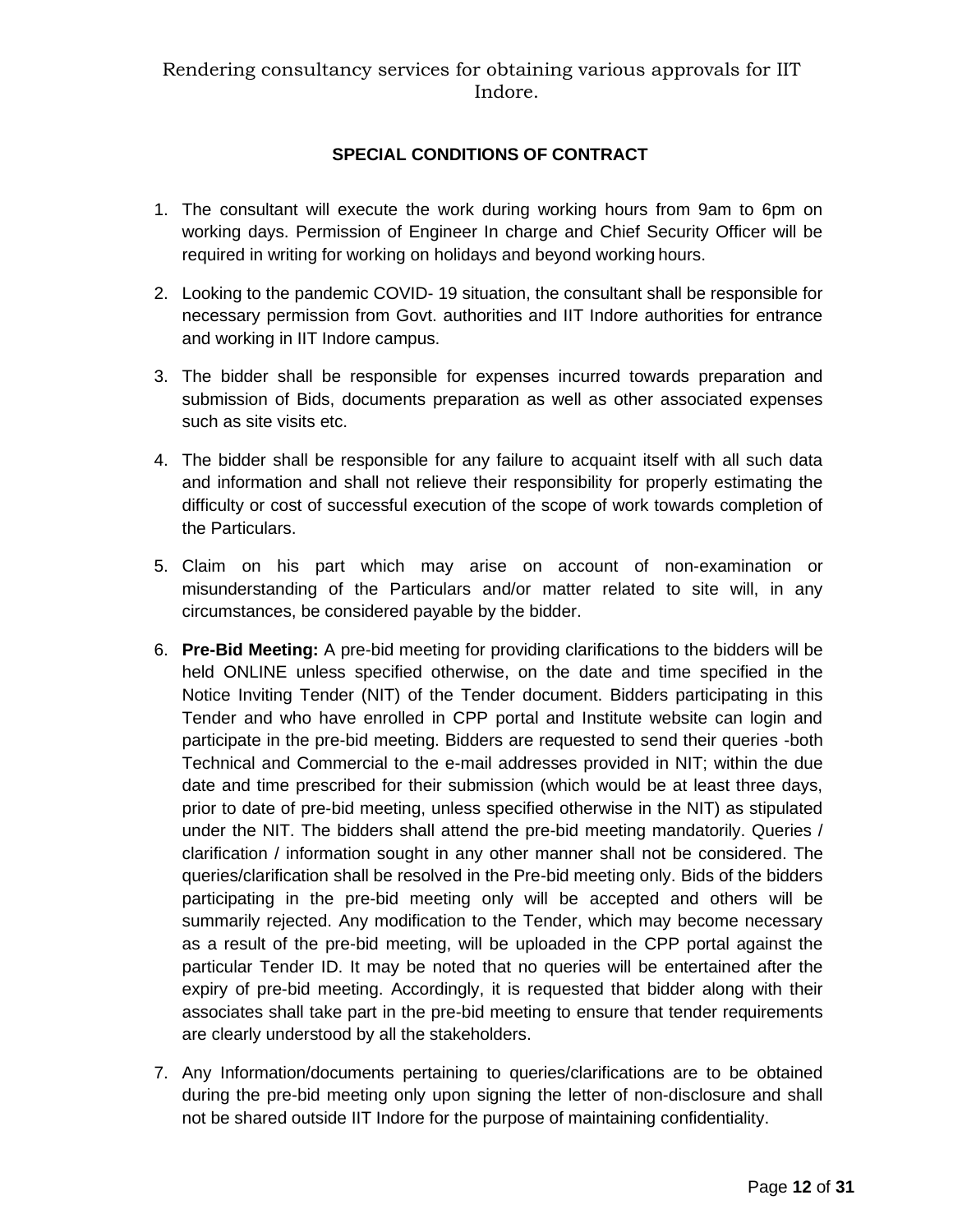- 8. IIT Indore shall provide all the available data/ information/ site details during the execution of work.
- 9. As the work comprises of components that are specialized in nature viz. Renewal of NOC obtained from department of Town & Country Planning, Panchayat Approvals, Fire NOC for the buildings/structures, NOC for buildings having height more than 30 meters, building occupancy certificates. The bidder will have to prove his experience & expertise in these fields with documentary evidence; else he shall have to engage specialized agencies/consultants for these components by way of subcontracting/MoU/Agreement. Prior approval of the client is to be taken for the same.
- 10. IIT Indore shall increase or decrease the scope of work, if required with prior intimation to the consultant.
- 11. IIT Indore reserves the right to issue any amendments, corrigendum, clarifications, etc. to the Tender, giving reasonable time, prior to the last date and time of online bid submission. The details such as clarifications, corrigenda, addenda and other documents forming a part of the subject shall be available online.
- 12. Responsibility for accuracy of Documents pertaining to approvals:
	- I. The consultant shall be responsible for accuracy of the documents, approvals and all other details prepared or obtained by him as part of these services. He shall indemnify the Client against any accuracy in the work, which might surface during the execution of the work. The consultant will also be responsible for correcting at his own cost and risk, documents including any investigations, correction and re-submission of the documents pertaining to the approvals, if required during the execution of work.
	- II. The consultant shall be fully responsible for the accuracy of all the documents and approvals. The consultant shall indemnify the Client against any inaccuracy/deficiency in the documents noticed and client shall bear no responsibility for the accuracy of the documents submitted by the consultant.
	- III. The inaccuracy, omission, mistake , error having material effect in the execution of work and obtaining statutory approvals shall be deemed to be gross professional negligence on part of the Consultant.

#### 13. **Performance Guarantee:**

- I. If the consultant breaches of any of its obligation in relation with the time schedule or not completing any of its obligations herein to the satisfaction of the client, the client shall, without prejudice to its rights remedies pursuant to this agreement have the right to forfeit and encash the guarantee.
- II. No payment under the contract shall be made to the consultant before receipt of performance security.
- III. The whole of the Performance Guarantee shall be liable to be forfeited by the client at the discretion of the client in the event the consultant is deemed to be in default or in the event of any breach of contract on the part of the consultant or if the consultant fails to perform or observe any of the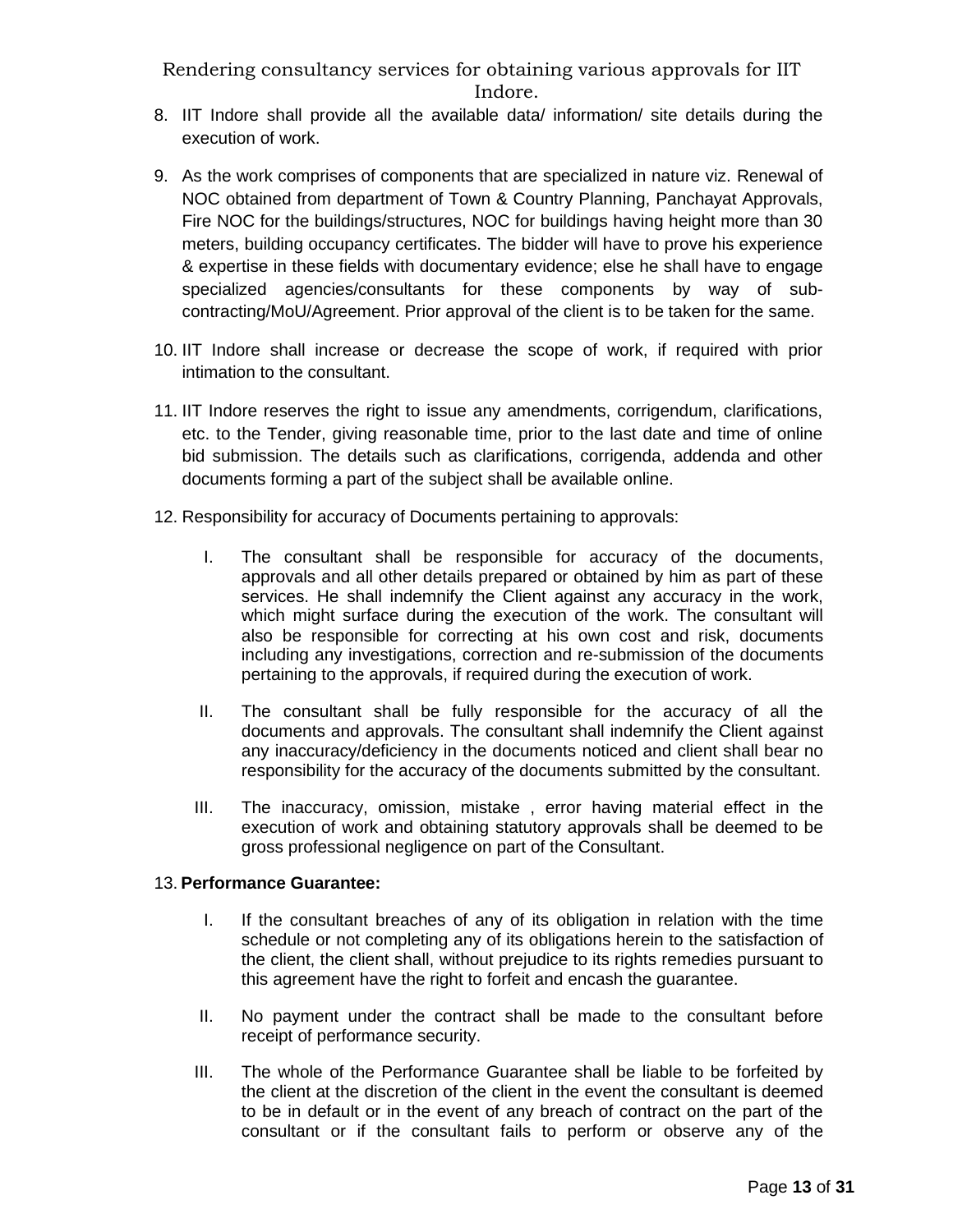conditions of the contract.

IV. The Performance Guarantee shall be refunded to the consultant after 24 months of satisfactory completion of work and on receiving all the required statutory approvals.

## 14. **Liquidated Damages:**

- I. The time allowed for the works or part of the works as specified in the contract shall be essence of the contract on the part of the consultant. In case the consultant fails to adhere to the time schedule or fails to provide approvals/clearance/NOC with the time stipulated in the work order/requisition issued to him from time to time by the engineer in charge or competent authority in the client or the consultant fails to provide reports and other information to the client within a period of 7 days from the date stipulated or from the date of such demand, the consultant shall be deemed to be in default. LD @ 1% per month of part thereof shall be deducted.
- II. The consultant's total liability towards Liquidated Damages to the client for all matters and all the defaults arising under or in connection with this contract other than the excluded matters is limited to the amount equivalent to 10% of the total contract price.
- III. The excluded matters are amounts payable by the Consultant as stated in this contract for:
	- i) An infringement by the consultant of the rights of others.
	- ii) Loss of or damage to the third property and
	- iii) Death of or bodily injury to a person other the employee of the consultant.
- IV. The decision of the Engineer in charge regarding imposition of the Liquidated Damages, if any, shall be final and binding on the consultant.
- 15.**Security Deposit @ 2.5%** of bill amount will be deducted from every bill and will be released after 24 months of successful completion of the work.
- 16. It must be clearly understood that any contract concluded pursuant to invitation to this tender shall be governed by the General Conditions of Contract (GCC) given in the CPWD manual. Bidders must, therefore, take special care to go through these conditions of the contract. Bids made subject to counter conditions or with deviations from the General Conditions of the Contract (GCC), are liable to be ignored. It should also be realized that failure to bring out deviations from the GCC would imply that the tenderer is willing to execute the contract as per the Terms and Conditions of the Contract.
- 17. If any dispute or difference of any kind whatsoever arises between the parties in connection with or arising out of or relating to or under this contract, the parties shall promptly and in good faith negotiate with a view to its amicable resolution and settlement. In the event, no amicable resolution or settlement is reached within a period of 60 days from the date on which the above mentioned dispute or difference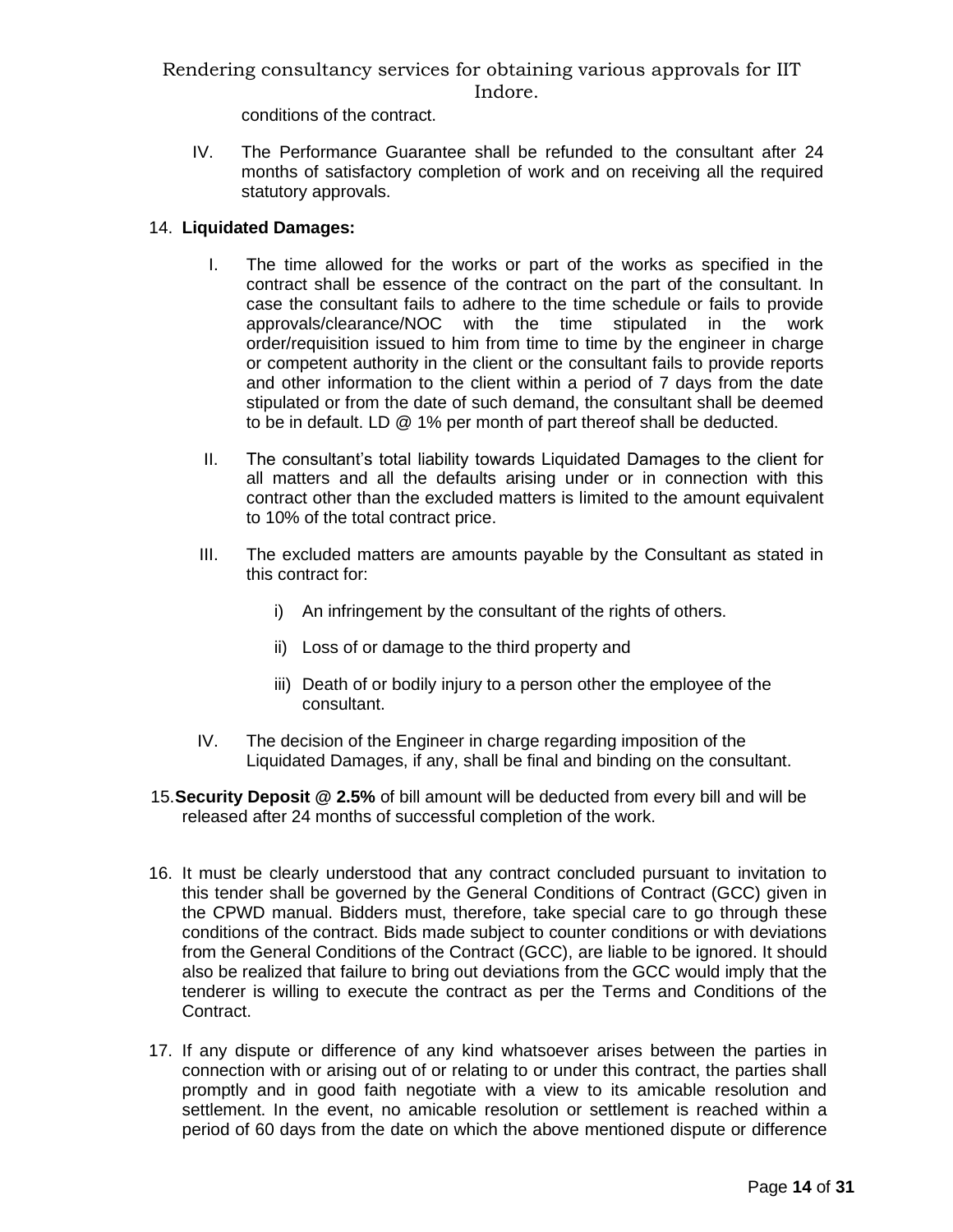arose, such dispute or difference shall be finally settled by arbitration.

18. The obligations of the client and the consultant shall not be altered by reasons of arbitration being conducted during the progress of works. Neither party shall be entitled to suspend the work on account of arbitration.

## 19. **Terms of payment:**

| S. No. | Milestone                                                                                             | Payment |
|--------|-------------------------------------------------------------------------------------------------------|---------|
|        |                                                                                                       |         |
| 1.     | Submission of revised T & CP approval of Master Plan<br>to IIT Indore (Hard and soft copy)            | 20%     |
| 2.     | Submission of Gram Panchayat NOC of all buildings to<br>IIT Indore (Hard and soft copy)               | 20%     |
| 3.     | Submission of Fire NOC for all buildings to IIT<br>Indore (Hard and soft copy)                        | 30%     |
| 4.     | Submission of NOC for building above 30m height to IIT<br>Indore (Hard and soft copy)                 | 15%     |
| 5.     | Submission of Building Occupancy certificates for all<br>buildings to IIT Indore (Hard and soft copy) | 15%     |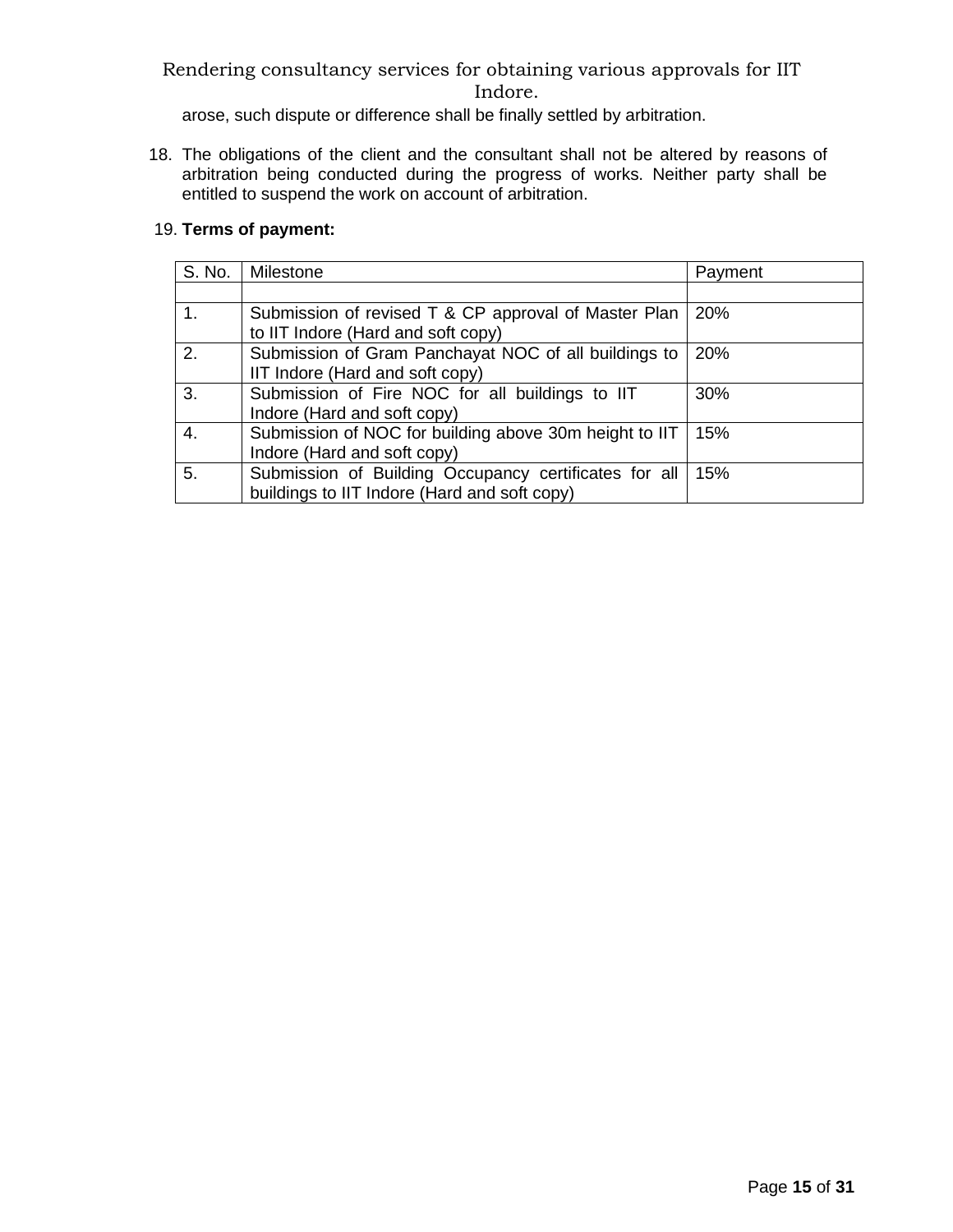#### **GOVERNMENT OF INDIA CPWD-7**

#### **INDIAN INSTITUTE OF TECHNOLOGY INDORE**

| Tender for                                                                                 | RENDERING SERVICES FOR    |  |  | <b>OBTAINING</b> | <b>VARIOUS</b> |  |
|--------------------------------------------------------------------------------------------|---------------------------|--|--|------------------|----------------|--|
| composite<br>work of:                                                                      | APPROVALS FOR IIT INDORE. |  |  |                  |                |  |
| $T_{\text{A}}$ be executed at 00:00 D M . Letter an 00/00/0000 in the ID Office IIT laders |                           |  |  |                  |                |  |

(i) To be opened at  $03:30$  P.M. hours on 28/06/2022 in the ID Office IIT Indore

#### **TENDER**

I/We have read and examined the notice inviting tender, Specifications applicable, Drawings & Designs, General Rules and Directions, Conditions of Contract, clauses of contract, Special conditions, Schedule of Rate & other documents and Rules referred to in the conditions of contract and all other contents in the tender document for the work.

I/We hereby tender for the execution of the work specified for the IIT Indore within the time specified viz., schedule of quantities and in accordance in all respect with the specifications, designs, drawing and instructions in writing referred to in General Rules and Directions and in Conditions of contract, and in respect of accordance with, such conditions so far as applicable.

We agree to keep the tender open for 180 (one hundred eighty) days from the due date of its opening and not to make any modification in its terms and conditions.

Further, I/We agree that in case of forfeiture of Performance Guarantee as aforesaid, I/We shall be debarred for participation in the re-tendering process of the work.

I/We undertake and confirm that eligible similar work(s) has/have not been got executed through another contractor on back to back basis. Further that, if such a violation comes to the notice of Department, then I/We shall be debarred for tendering in IIT Indore in future forever. Also, if such a violation comes to the notice of Department before date of start of work, the Project -in-Charge shall be free to forfeit the entire amount of Performance Guarantee.

**I/We hereby declare that I/We shall treat the tender documents drawings and other records connected with the work as secret/confidential documents and shall not communicate information/derived therefrom to any person other than a person to whom I/We am/are authorized to communicate the same or use the information in any manner prejudicial to the safety of the State.**

Dated **Signature of Consultant** 

Witness: Witness: **Postal Address** 

Address:

Occupation: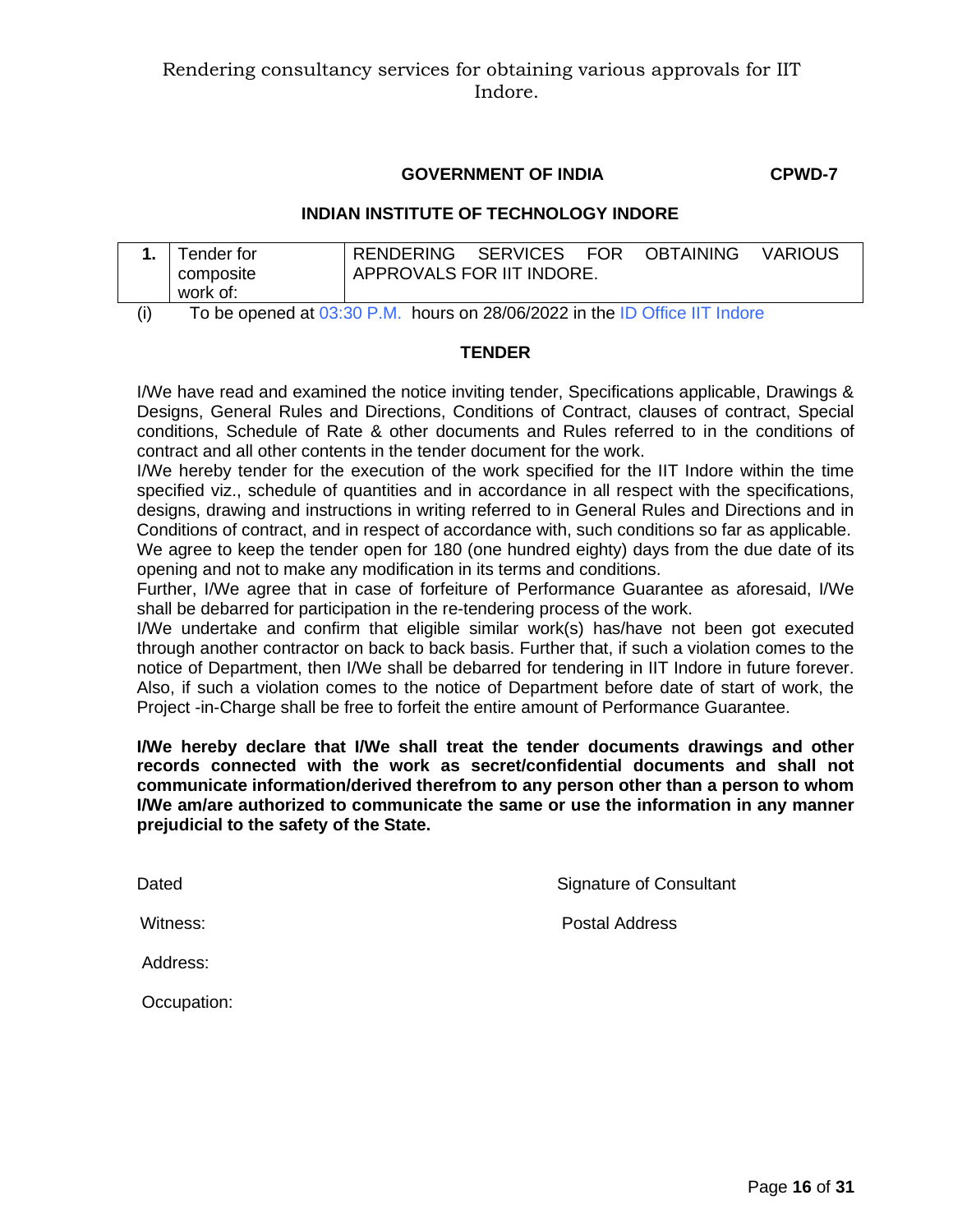#### **INTEGRITY PACT**

To,

…………………………………… ……………………………… ……………………………

**Sub:** NIT No. IITI/IDO/PR/VARIOUS APPROVALS/NIT/2022-23/01 for the work RENDERING SERVICES FOR OBTAINING VARIOUS APPROVALS FOR IIT INDORE.

Dear Sir,

It is here by declared that IIT Indore is committed to follow the principle of transparency, equity and competitiveness in public procurement.

The subject Notice Inviting Tender (NIT) is an invitation to offer made on the condition that the Bidder will sign the integrity Agreement, which is an integral part of tender/bid documents, failing which the tenderer /bidder will stand disqualified from the tendering process and the bid of the bidder would be summarily rejected.

**This declaration shall form part and parcel of the Integrity Agreement and signing of the same shall be deemed as acceptance and signing of the Integrity Agreement on behalf of the IIT Indore.**

Yours faithfully

Project-in-Charge

*\* To be filled by Project-in-Charge.*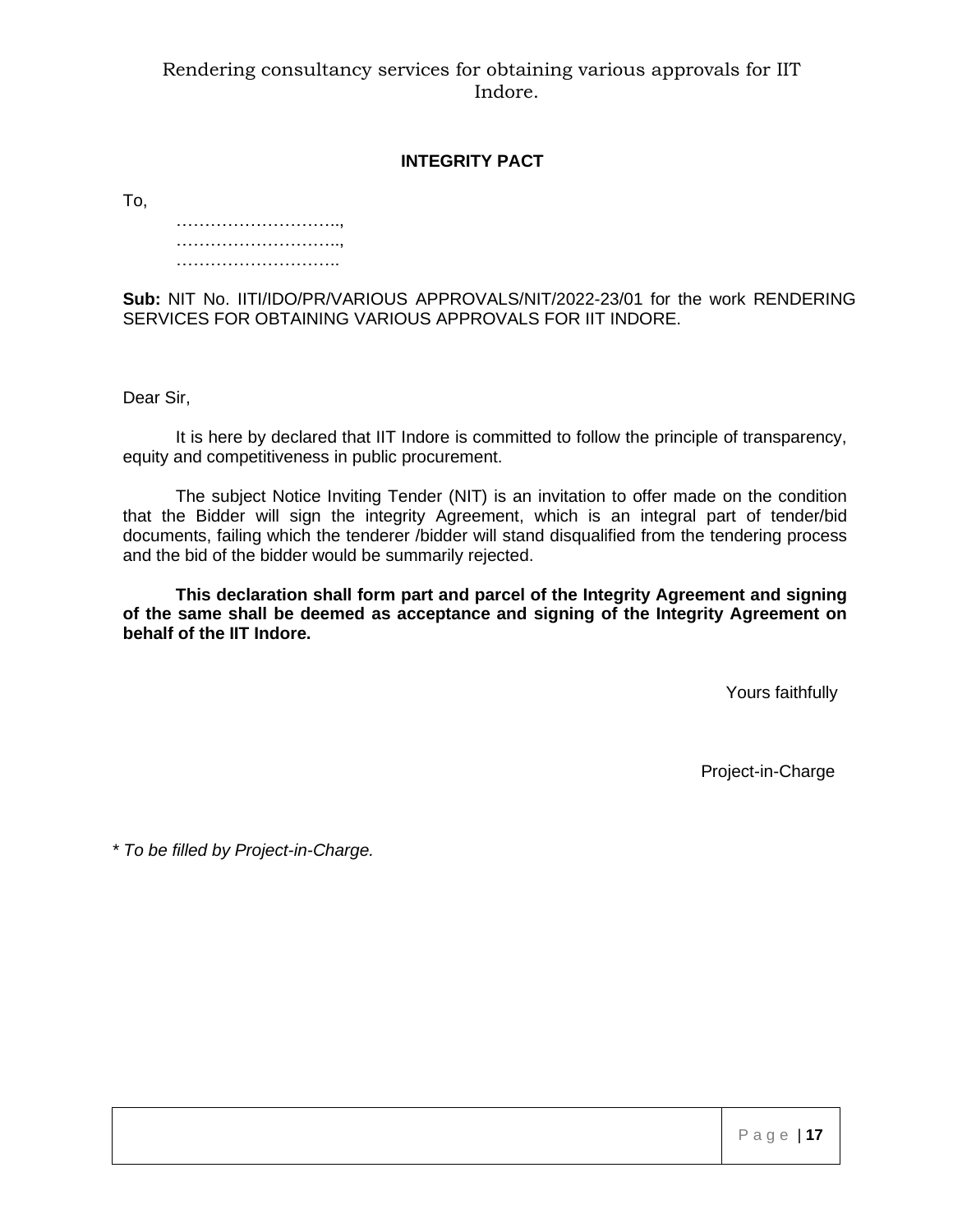To,

Project-in-Charge, ……………………………, ………………………………………

**Sub:** Submission of Tender for the work of RENDERING SERVICES FOR OBTAINING VARIOUS APPROVALS FOR IIT INDORE.

Dear Sir,

I/We acknowledge that IIT Indore is committed to follow the principles thereof as enumerated in the Integrity Agreement enclosed with the tender/bid document.

I/We agree that the Notice Inviting Tender (NIT) is an invitation to offer made on the condition that I/We will sign the enclosed integrity Agreement, which is an integral part of tender documents, failing which I/We will stand disqualified from the tendering process. I/We acknowledge that THE MAKING OF THE BID SHALL BE REGARDED AS AN UNCONDITIONAL AND ABSOLUTE ACCEPTANCE of this condition of the NIT.

I/We confirm acceptance and compliance with the Integrity Agreement in letter and spirit and further agree that execution of the said Integrity Agreement shall be separate and distinct from the main contract, which will come into existence when tender/bid is finally accepted by IIT Indore. I/We acknowledge and accept the duration of the Integrity Agreement, which shall be in the line with Article 1 of the enclosed Integrity Agreement.

I/We acknowledge that in the event of my/our failure to sign and accept the Integrity Agreement, while submitting the tender/bid, IIT Indore shall have unqualified, absolute and unfettered right to disqualify the tenderer /bidder and reject the tender/bid is accordance with terms and conditions of the tender/bid.

Yours faithfully

(Duly authorized signatory of the Bidder)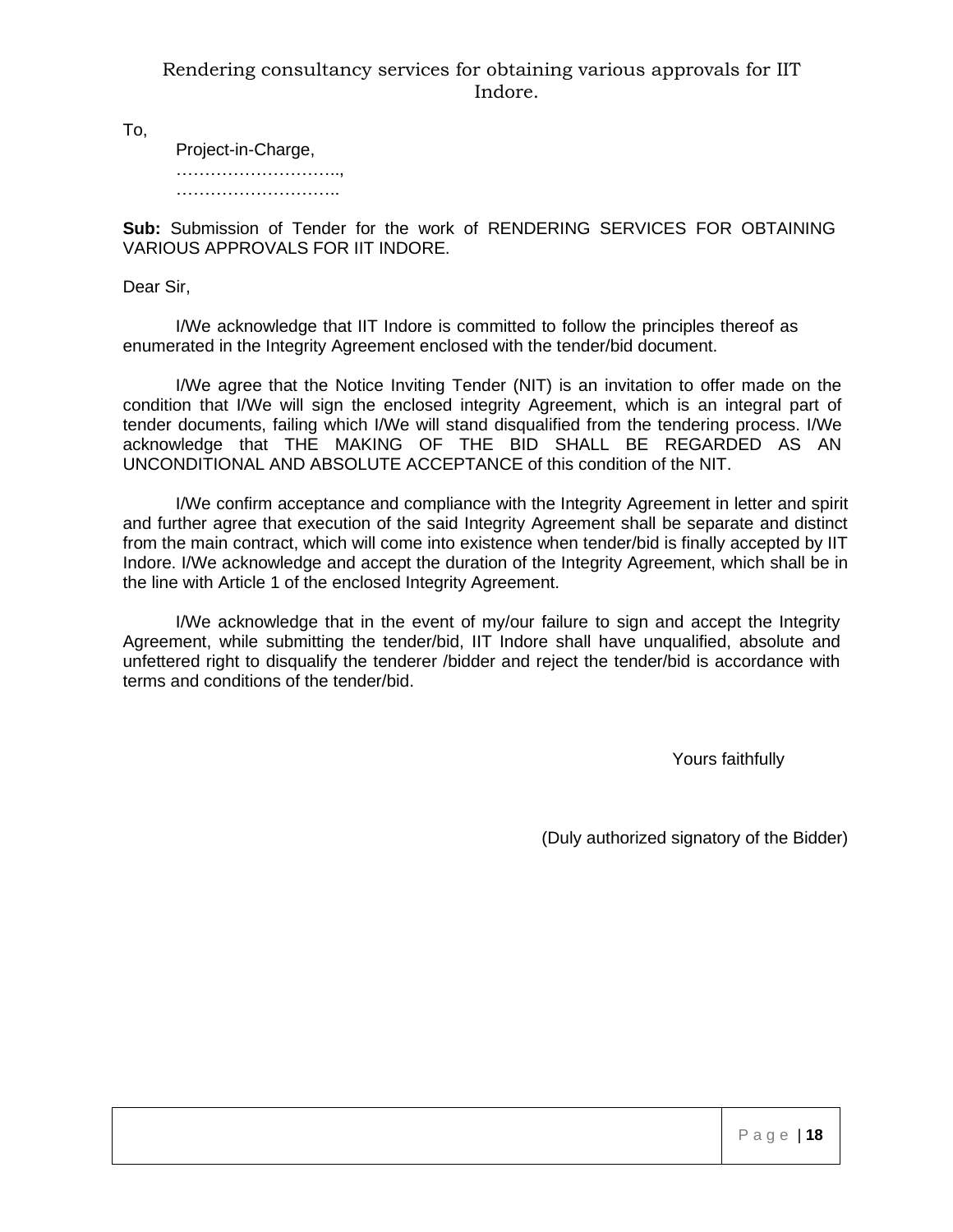To be signed by the bidder and same signatory competent / authorized to sign the relevant contract on behalf of IIT Indore.

#### **INTEGRITY AGREEMENT**

This Integrity Agreement is made at............... On this........... Day of........... 20......

#### **BETWEEN**

IIT Indore represented through Project-in-Charge... ......................................................................., (Here in after referred as the "Principal/Owner", which expression shall unless repugnant to the meaning or context hereof include its Successors and permitted assigns)

............................................................................................................. (Name and Address of the Individual/firm/Company) through........................................................ (Hereinafter referred to as the (Details of

AND

duly authorized signatory) "Bidder/Contractor" and which expression shall unless repugnant to the meaning or context hereof include its successors and permitted assigns)

#### **Preamble**

WHEREAS the Principal / Owner has floated the Tender ---------- (\*) ---------- (hereinafter referred to as

"Tender/Bid") and intends to award, under laid down organizational procedure, RENDERING SERVICES FOR OBTAINING VARIOUS APPROVALS FOR IIT INDORE.

AND WHEREAS the Principal/Owner values full compliance with all relevant laws of the land, rules, regulations, economic use of resources and of fairness/transparency in its relation with its Bidder(s) and Contractor(s).

AND WHEREAS to meet the purpose aforesaid both the parties have agreed to enter into this Integrity Agreement (hereinafter referred to as "Integrity Pact" or "Pact"), the terms and conditions of which shall also be read as integral part and parcel of the Tender/Bid documents and Contract between the parties.

NOW, THEREFORE, in consideration of mutual covenants contained in this Pact, the parties hereby agree as follows and this Pact witnesses as under:

\**To be filled by Project –in - charge*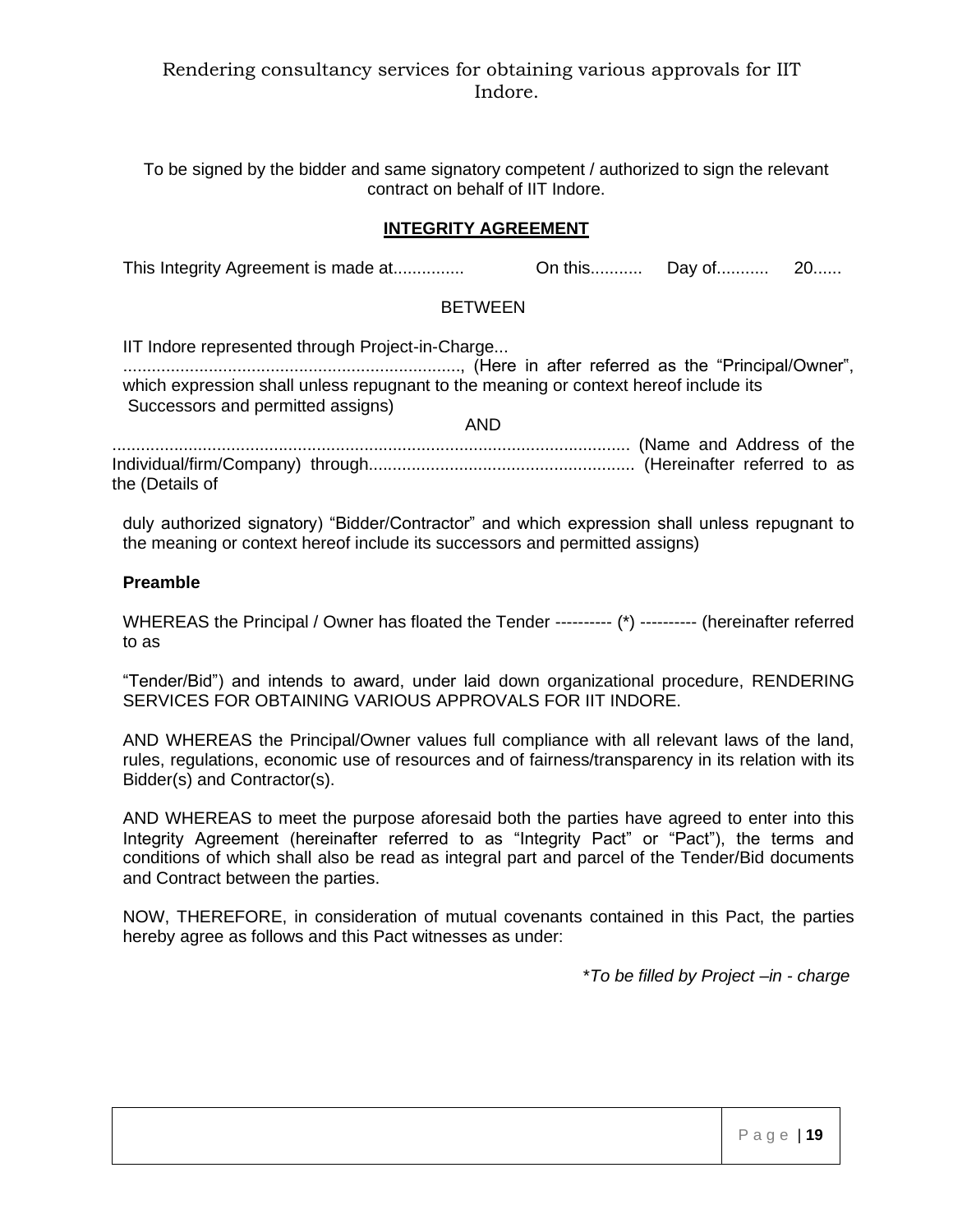## **Article 1: Commitment of the Principal/Owner**

- 1. The Principal/Owner commits itself to take all measures necessary to prevent corruption and to observe the following principles:
- 2. No employee of the Principal/Owner, personally or through any of his/her family members, will in connection with the Tender, or the execution of the Contract, demand, take a promise for or accept, for self or third person, any material or immaterial benefit which the person is not legally entitled to.
- 3. The Principal/Owner will, during the Tender process, treat all Bidder(s) with equity and reason. The Principal/Owner will, in particular, before and during the Tender process, provide to all Bidder(s) the same information and will not provide to any Bidder(s) confidential / additional information through which the Bidder(s) could obtain an advantage in relation to the Tender process or the Contract execution.
- 4. The Principal/Owner shall endeavor to exclude from the Tender process any person, whose conduct in the past has been of biased nature.
- 5. If the Principal/Owner obtains information on the conduct of any of its employees which is a criminal offence under the Indian Penal code (IPC)/Prevention of Corruption Act, 1988 (PC Act) or is in violation of the principles herein mentioned or if there be a substantive suspicion in this regard, the Principal/Owner will inform the Chief Vigilance Officer and in addition can also initiate disciplinary actions as per its internal laid down policies and procedures.

## **Article 2: Commitment of the Bidder(s)/Contractor(s)**

- 1. It is required that each Bidder/Contractor (including their respective officers, employees and agents) adhere to the highest ethical standards, and report to the Government / Department all suspected acts of fraud or corruption or Coercion or Collusion of which it has knowledge or becomes aware, during the tendering process and throughout the negotiation or award of a contract.
- 2. The Bidder(s)/Contractor(s) commit himself to take all measures necessary to prevent corruption. He commits himself to observe the following principles during his participation in the Tender process and during the Contract execution:
- a) The Bidder(s)/Contractor(s) will not, directly or through any other person or firm, offer, promise or give to any of the Principal/Owner's employees involved in the Tender process or execution of the Contract or to any third person any material or other benefit which he/she is not legally entitled to, in order to obtain in exchange any advantage of any kind whatsoever during the Tender process or during the execution of the Contract.
- b) The Bidder(s)/Contractor(s) will not enter with other Bidder(s) into any undisclosed agreement or understanding, whether formal or informal. This applies in particular to prices,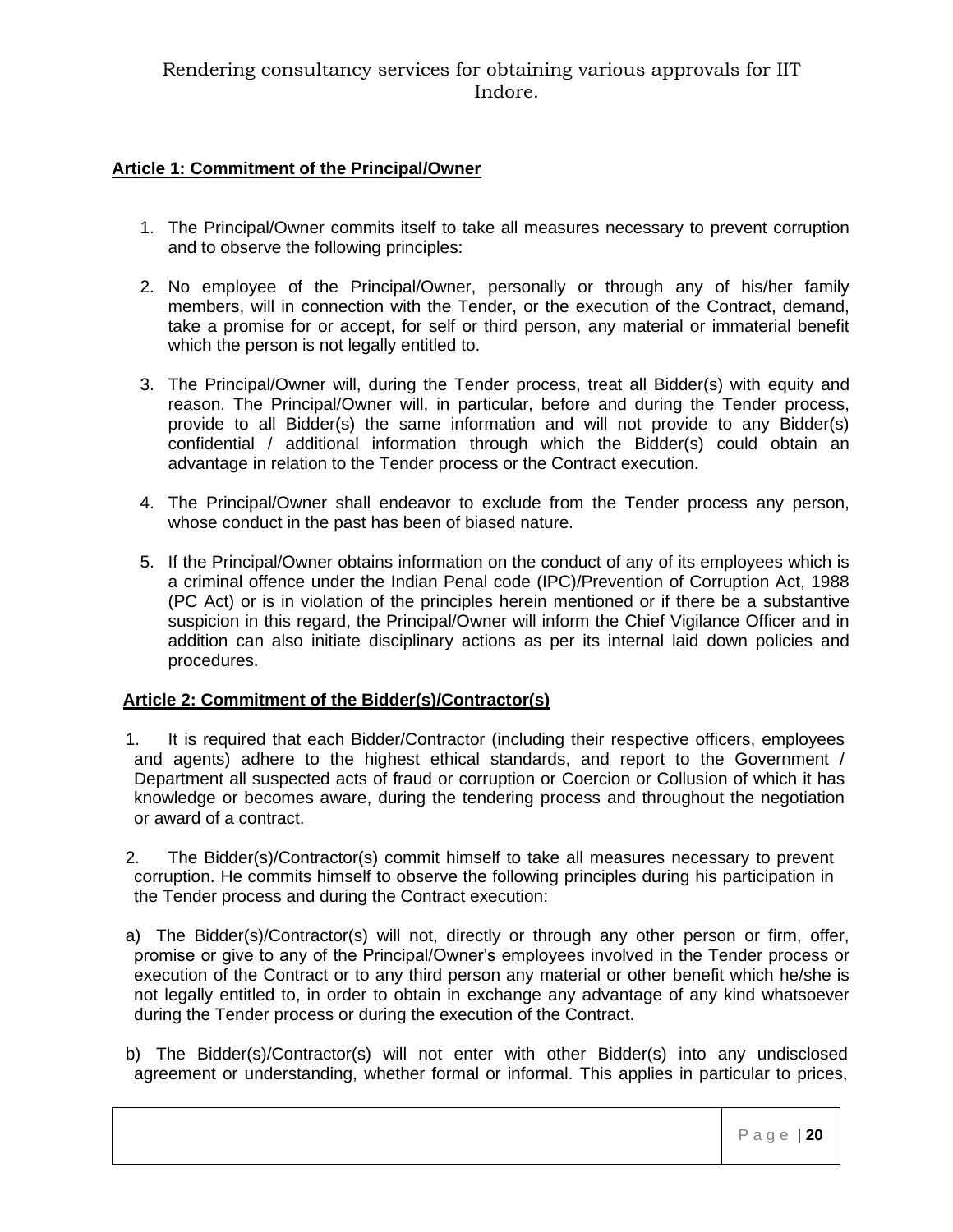specifications, certifications, subsidiary contracts, submission or non-submission of bids or any other actions to restrict competitiveness or to cartelize in the bidding process.

- c) The Bidder(s)/Contractor(s) will not commit any offence under the relevant IPC/PC Act. Further the Bidder(s)/Contract(s) will not use improperly, (for the purpose of competition or personal gain), or pass on to others, any information or documents provided by the Principal/Owner as part of the business relationship, regarding plans, technical proposals and business details, including information contained or transmitted electronically.
- d) The Bidder(s)/Contractor(s) of foreign origin shall disclose the names and addresses of agents/representatives in India, if any. Similarly Bidder(s)/Contractor(s) of Indian Nationality shall disclose names and addresses of foreign agents/representatives, if any. Either the Indian agent on behalf of the foreign principal or the foreign principal directly could bid in a tender but not both. Further, in cases where an agent participate in a tender on behalf of one manufacturer, he shall not be allowed to quote on behalf of another manufacturer along with the first manufacturer in a subsequent/parallel tender for the same item.
- e) The Bidder(s)/Contractor(s) will, when presenting his bid, disclose any and all payments he has made, is committed to or intends to make to agents, brokers or any other intermediaries in connection with the award of the Contract.
	- 3. The Bidder(s)/Contractor(s) will not instigate third persons to commit offences outlined above or be an accessory to such offences.
	- 4. The Bidder(s)/Contractor(s) will not, directly or through any other person or firm indulge in fraudulent practice means a willful misrepresentation or omission of facts or submission of fake/forged documents in order to induce public official to act in reliance thereof, with the purpose of obtaining unjust advantage by or causing damage to justified interest of others and/or to influence the procurement process to the detriment of the Government interests.
	- 5. The Bidder(s)/Contractor(s) will not, directly or through any other person or firm use Coercive Practices (means the act of obtaining something, compelling an action or influencing a decision through intimidation, threat or the use of force directly or indirectly, where potential or actual injury may befall upon a person, his/ her reputation or property to influence their participation in the tendering process).

## **Article 3: Consequences of Breach**

- 1. Without prejudice to any rights that may be available to the Principal/Owner under law or the Contract or its established policies and laid down procedures, the Principal/Owner shall have the following rights.
- 2. In case of breach of this Integrity Pact by the Bidder(s)/Contractor(s) and the Bidder/ Contractor accepts and undertakes to respect and uphold the Principal/Owner's absolute right:

If the Bidder(s)/Contractor(s), either before award or during execution of Contract has committed a transgression through a violation of Article 2 above or in any other form, such as to put his reliability or credibility in question, the Principal/Owner after giving 14 days' notice to the contractor shall have powers to disqualify the Bidder(s)/Contractor(s) from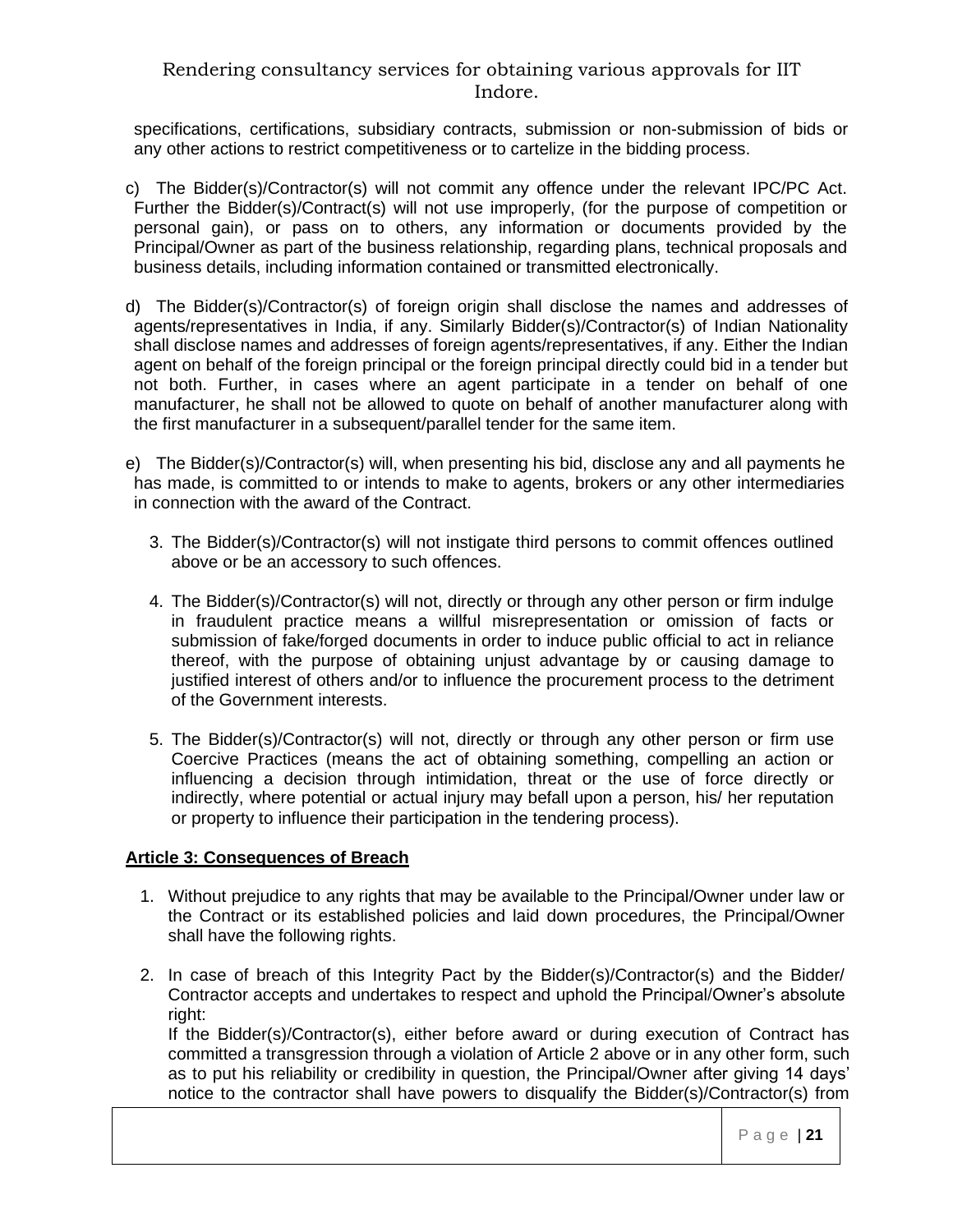the Tender process or terminate/determine the Contract, if already executed or exclude the Bidder/Contractor from future contract award processes. The imposition and duration of the exclusion will be determined by the severity of transgression and determined by the Principal/Owner. Such exclusion may be forever or for a limited period as decided by the Principal/Owner.

- 3. Forfeiture of Performance Guarantee/Security Deposit: If the Principal/Owner has disqualified the Bidder(s) from the Tender process prior to the award of the Contract or terminated/determined the Contract or has accrued the right to terminate/determine the Contract according to Article 3(1), the Principal/Owner apart from exercising any legal rights that may have accrued to the Principal/Owner, may in its considered opinion forfeit the entire amount of Performance Guarantee and Security Deposit of the Bidder/Contractor.
- 4. Criminal Liability: If the Principal/Owner obtains knowledge of conduct of a Bidder or Contractor, or of an employee or a representative or an associate of a Bidder or Contractor which constitutes corruption within the meaning of IPC Act, or if the Principal/Owner has substantive suspicion in this regard, the Principal/Owner will inform the same to law enforcing agencies for further investigation.

#### **Article 4: Previous Transgression**

- 1. The Bidder declares that no previous transgressions occurred in the last 5 years with any other Company in any country confirming to the anticorruption approach or with Central Government or State Government or any other Central/State Public Sector Enterprises in India that could justify his exclusion from the Tender process.
- 2. If the Bidder makes incorrect statement on this subject, he can be disqualified from the Tender process or action can be taken for banning of business dealings/ holiday listing of the Bidder/Contractor as deemed fit by the Principal/ Owner.
- 3. If the Bidder/Contractor can prove that he has resorted / recouped the damage caused by him and has installed a suitable corruption prevention system, the Principal/Owner may, at its own discretion, revoke the exclusion prematurely.

#### **Article 5: Equal Treatment of all Bidders/Contractors/Subcontractors**

- 1. The Bidder(s)/Contractor(s) undertake(s) to demand from all subcontractors a commitment in conformity with this Integrity Pact. The Bidder/Contractor shall be responsible for any violation(s) of the principles laid down in this agreement/Pact by any of its Subcontractors/sub-vendors.
- 2. The Principal/Owner will enter into Pacts on identical terms as this one with all Bidders and Contractors.
- 3. The Principal/Owner will disqualify Bidders, who do not submit, the duly signed Pact between the Principal/Owner and the bidder, along with the Tender or violate its provisions at any stage of the Tender process, from the Tender process.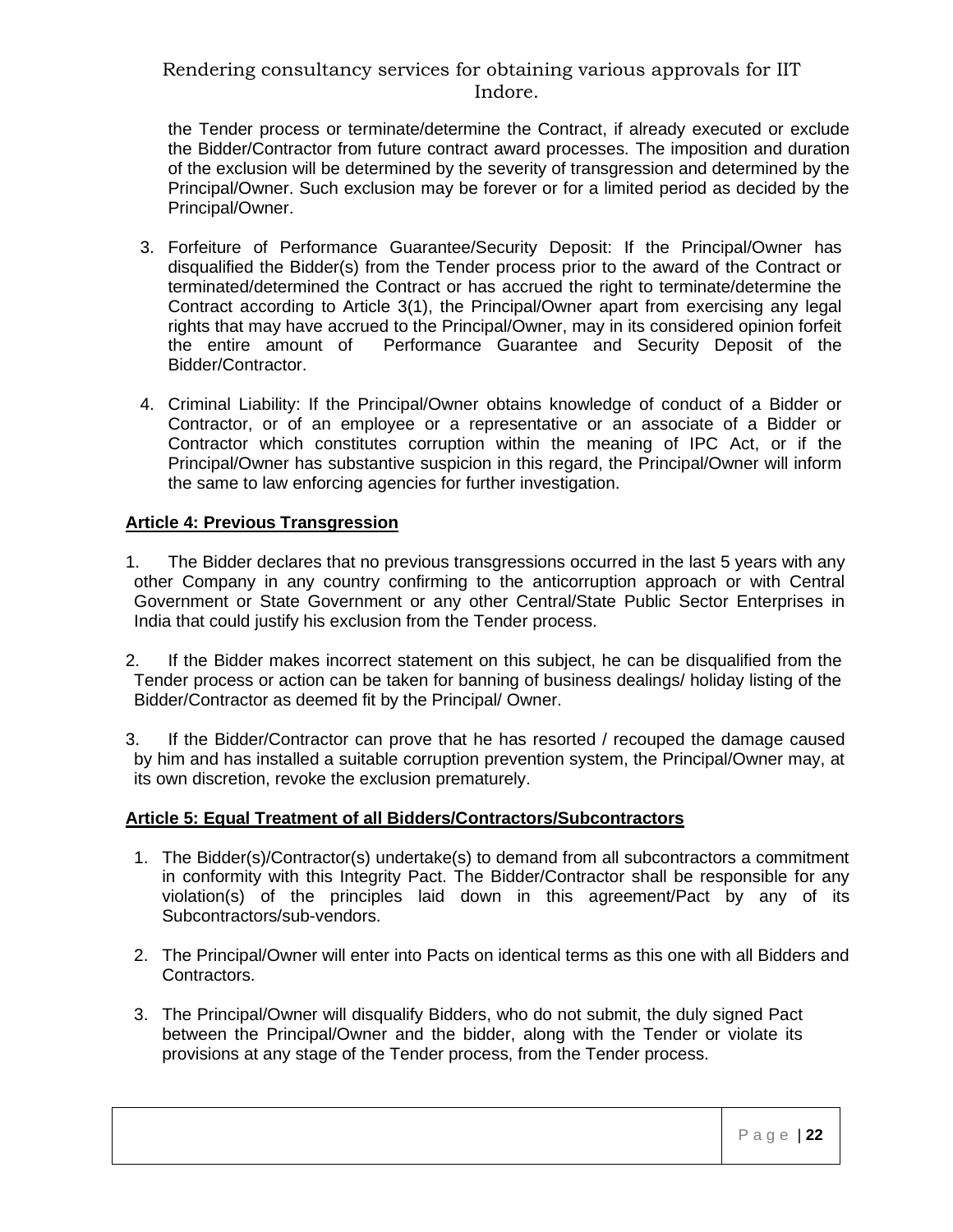#### **Article 6- Duration of the Pact**

This Pact begins when both the parties have legally signed it. It expires for the Contractor/Vendor 15 months after the completion of work under the contract or till the continuation of defect liability period, whichever is more and for all other bidders, till the Contract has been awarded. If any claim is made/lodged during the time, the same shall be binding and continue to be valid despite the lapse of this Pacts as specified above, unless it is discharged/determined by the Competent Authority, IIT Indore.

#### **Article 7- Other Provisions**

- 1. This Pact is subject to Indian Law, place of performance and jurisdiction is the Headquarters of the Division of the Principal/Owner, who has floated the Tender.
- 2. Changes and supplements need to be made in writing. Side agreements have not been made.
- 3. If the Contractor is a partnership or a consortium, this Pact must be signed by all the partners or by one or more partner holding power of attorney signed by all partners and consortium members. In case of a Company, the Pact must be signed by a representative duly authorized by board resolution.
- 4. Should one or several provisions of this Pact turn out to be invalid; the remainder of this Pact remains valid. In this case, the parties will strive to come to an agreement to their original intensions
- 5. It is agreed term and condition that any dispute or difference arising between the parties with regard to the terms of this Integrity Agreement / Pact, any action taken by the Owner/Principal in accordance with this Integrity Agreement/ Pact or interpretation thereof shall not be subject to arbitration.

## **Article 8- LEGAL AND PRIOR RIGHTS**

All rights and remedies of the parties hereto shall be in addition to all the other legal rights and remedies belonging to such parties under the Contract and/or law and the same shall be deemed to be cumulative and not alternative to such legal rights and remedies aforesaid. For the sake of brevity, both the Parties agree that this Integrity Pact will have precedence over the Tender/Contact documents with regard any of the provisions covered under this Integrity Pact.

IN WITNESS WHEREOF the parties have signed and executed this Integrity Pact at the place and date first above mentioned in the presence of following witnesses:

...............................................................

(For and on behalf of Principal/Owner)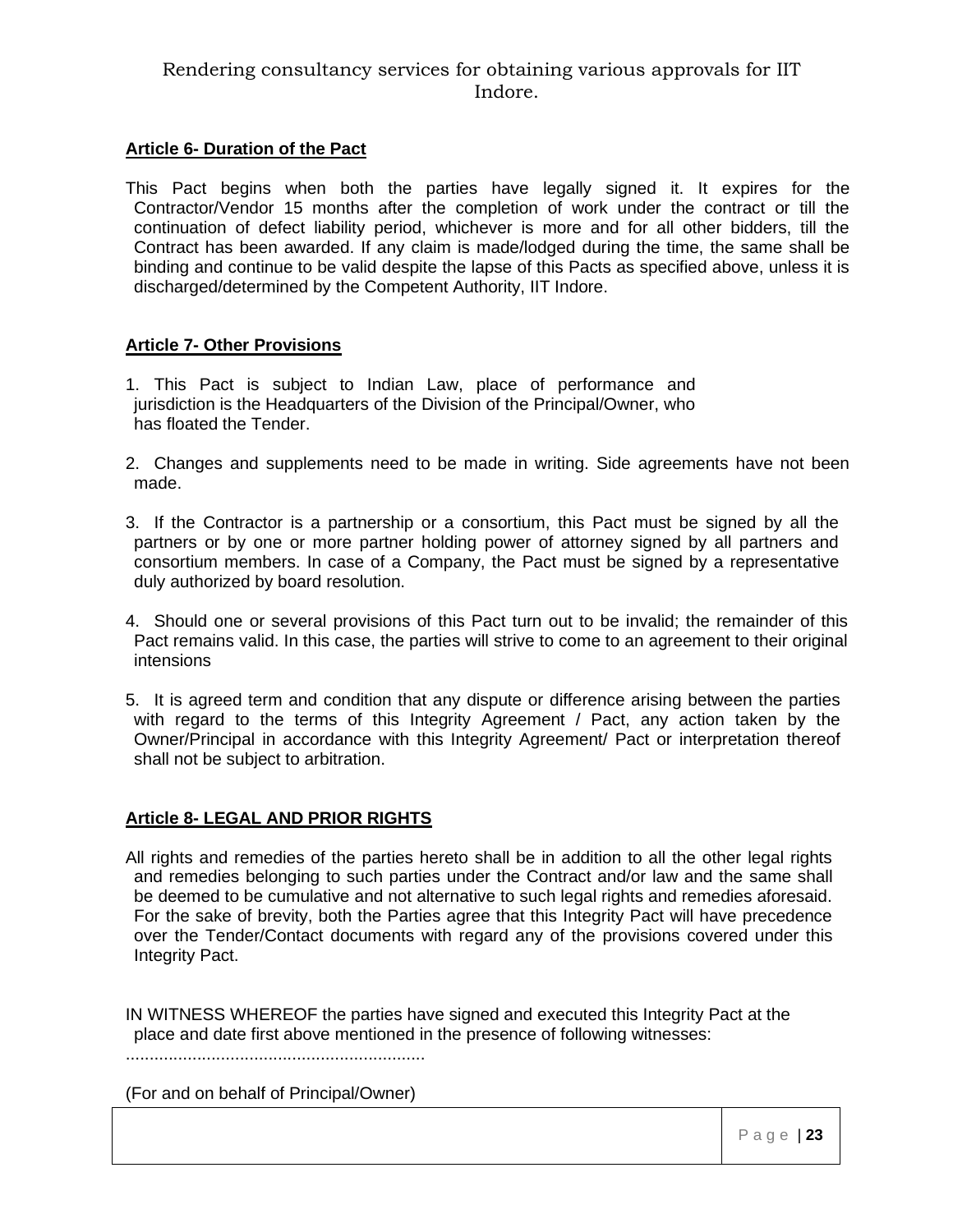................................................................ (For and on behalf of Bidder/Contractor)

WITNESSES:

1............................................... (Signature, name and address)

2................................................ (Signature, name and address)

Place:

Date: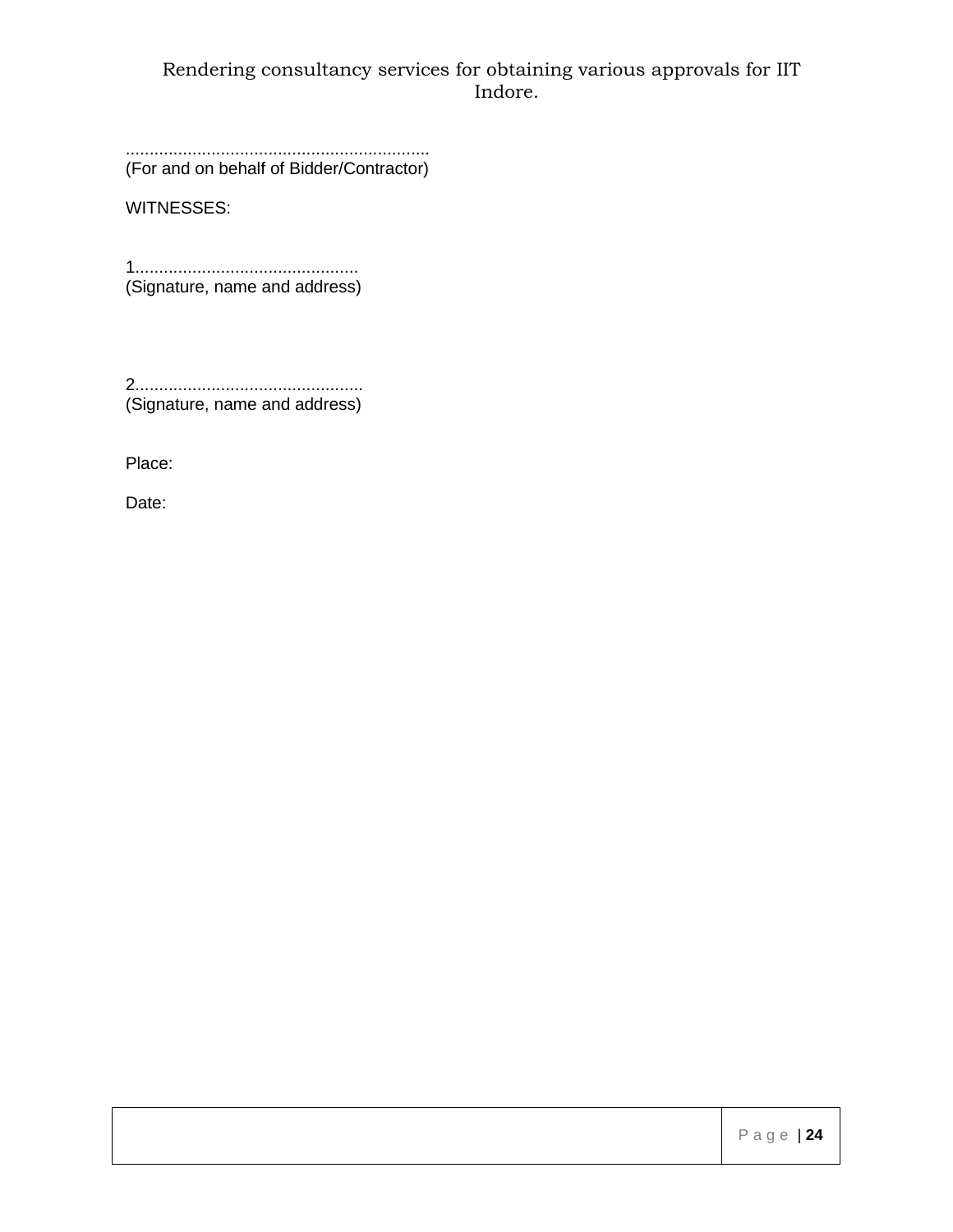# **ACCEPTANCE**

The above tender (as modified by you as provided in the letters mentioned hereunder) is accepted by me for and on behalf of the IIT Indore for a sum of ` ………\*……………………..……..(Rupees………………………………\*…………………………… ………… ……………………………………………………).

The letters referred to below shall form part of this contract agreement:

(a) \*

(b) \*

 $(c)$   $*$ 

For & on behalf of IIT Indore

Signature ………\*…………………………..

Dated: \*

Designation ………\*……………………….

*\* To be filled by Project-in-charge*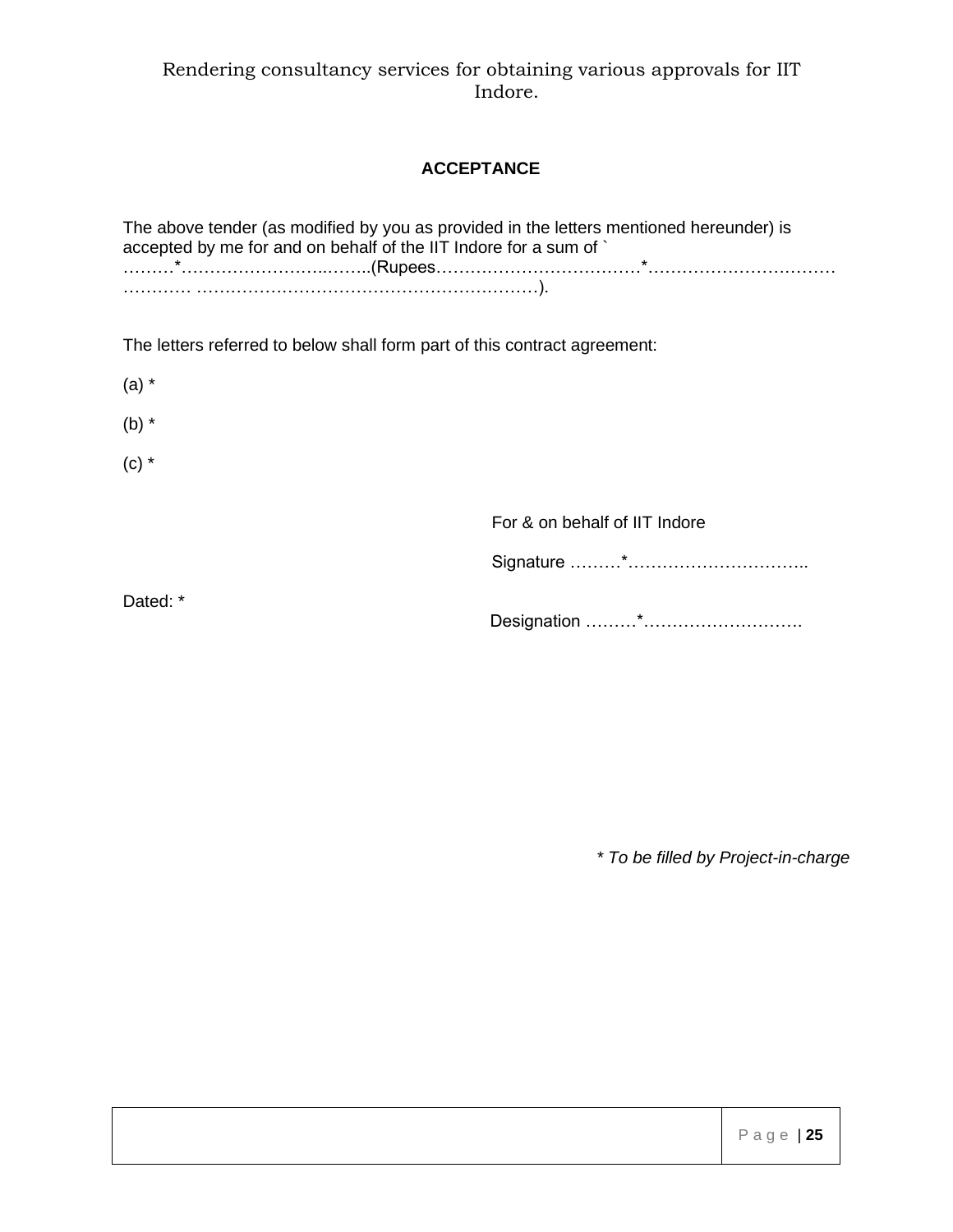## **Form of Performance Security (Guarantee)**

#### **Bank Guarantee Bond**

In consideration of the President of India (hereinafter called "The Government") having offered to accept the terms and conditions of the proposed agreement between…………………………….and ………………………………………………

(Hereinafter called "the said Contractor(s)") for the work…………………………………………………… (hereinafter

Called "the said agreement") having agreed to production of an irrevocable Bank Guarantee for Rs. (Rupees

………………………………… only) as a security/guarantee from the contractor(s) for compliance of his obligations in

accordance with the terms and conditions in the said agreement.

We… .................................. (Hereinafter referred to as "the Bank") hereby undertake to pay to the Government an amount not exceeding Rs. ……………………….. (Rupees………………. Only) on demand by the Government.

We, ……………………………….(indicate the name of the Bank) do hereby undertake to pay the amounts due and payable under this guarantee without any demure, merely on a demand from the Government stating that the amount claimed as required to meet the recoveries due or likely to be due from the said contractor(s). Any such demand made on the bank shall be conclusive as regards the amount due and payable by the bank under this Guarantee. However, our liability under this guarantee shall be restricted to an amount not exceeding Rs.

………………….. (Rupees ……………….only)

We, the said bank further undertake to pay the Government any money so demanded notwithstanding any dispute or disputes raised by the contractor(s) in any suit or proceeding pending before any court or Tribunal relating thereto, our liability under this present being absolute and unequivocal. The payment so made by us under this bond shall be a valid discharge of our liability for payment thereunder and the Contractor(s) shall have no claim against us for making such payment.

We, ……………………………. (indicate the name of the Bank) further agree that the guarantee herein contained shall remain in full force and effect during the period that would be taken for the performance of the said agreement and that it shall continue to be enforceable till all the dues of the Government under or by virtue of the said agreement have been fully paid and its claims satisfied or discharged or till Engineer-in- Charge on behalf of the Government certified that the terms and conditions of the said agreement have been fully and properly carried out by the said Contractor(s) and accordingly discharges this guarantee.

We, ……………………………. (indicate the name of the Bank) further agree with the Government that the Government shall have the fullest liberty without our consent and without affecting in any manner our obligation hereunder to vary any of the terms and conditions of the said agreement or to extend time of performance by the said Contractor(s) from time to time or to postpone for any time or from time to time any of the powers exercisable by the Government against the said contractor(s) and to forbear or enforce any of the terms and conditions relating to the said agreement and we shall not be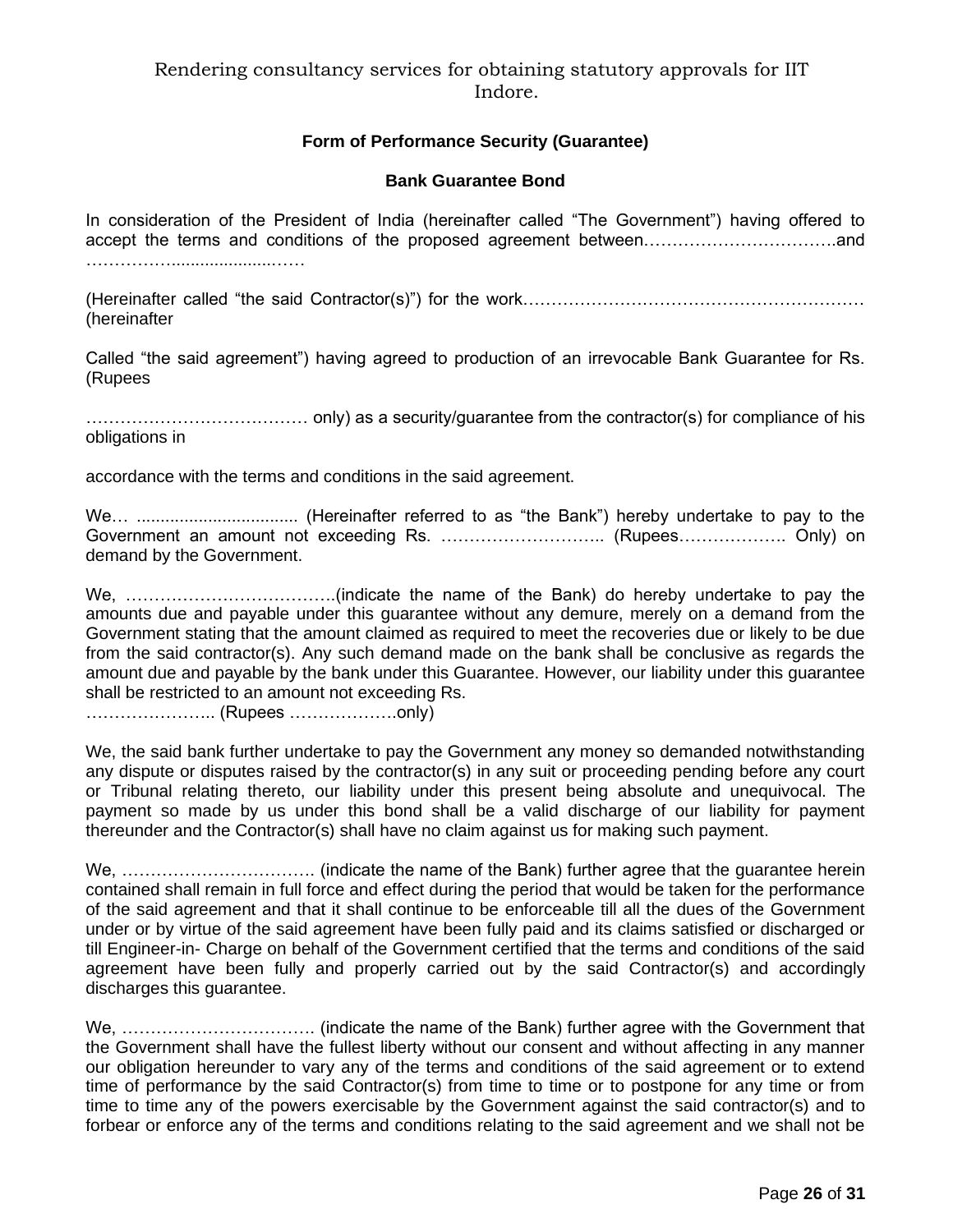relieved from our liability by reason of any such variation, or extension being granted to the said Contractor(s) or for any forbearance, act of omission on the part of the Government or any indulgence by the Government to the said Contractor(s) or by any such matter or thing whatsoever which under the law relating to sureties would, but for this provision, have effect of so relieving us.

This guarantee will not be discharged due to the change in the constitution of the Bank or the Contractor(s).

We, ……………………………. (indicate the name of the Bank) lastly undertake not to revoke this guarantee except with the previous consent of the Government in writing.

This guarantee shall be valid up to …………………………unless extended on demand by the Government. Notwithstanding anything mentioned above, our liability against this guarantee is restricted to Rs.

…………………… (Rupees ………………..) and unless a claim in writing is lodged with us within six months of the date of expiry or the extended date of expiry of this guarantee all our liabilities under this guarantee shall stand discharged.

Dated the …………..day of ……………………...for…………………….(indicate the name of the Bank)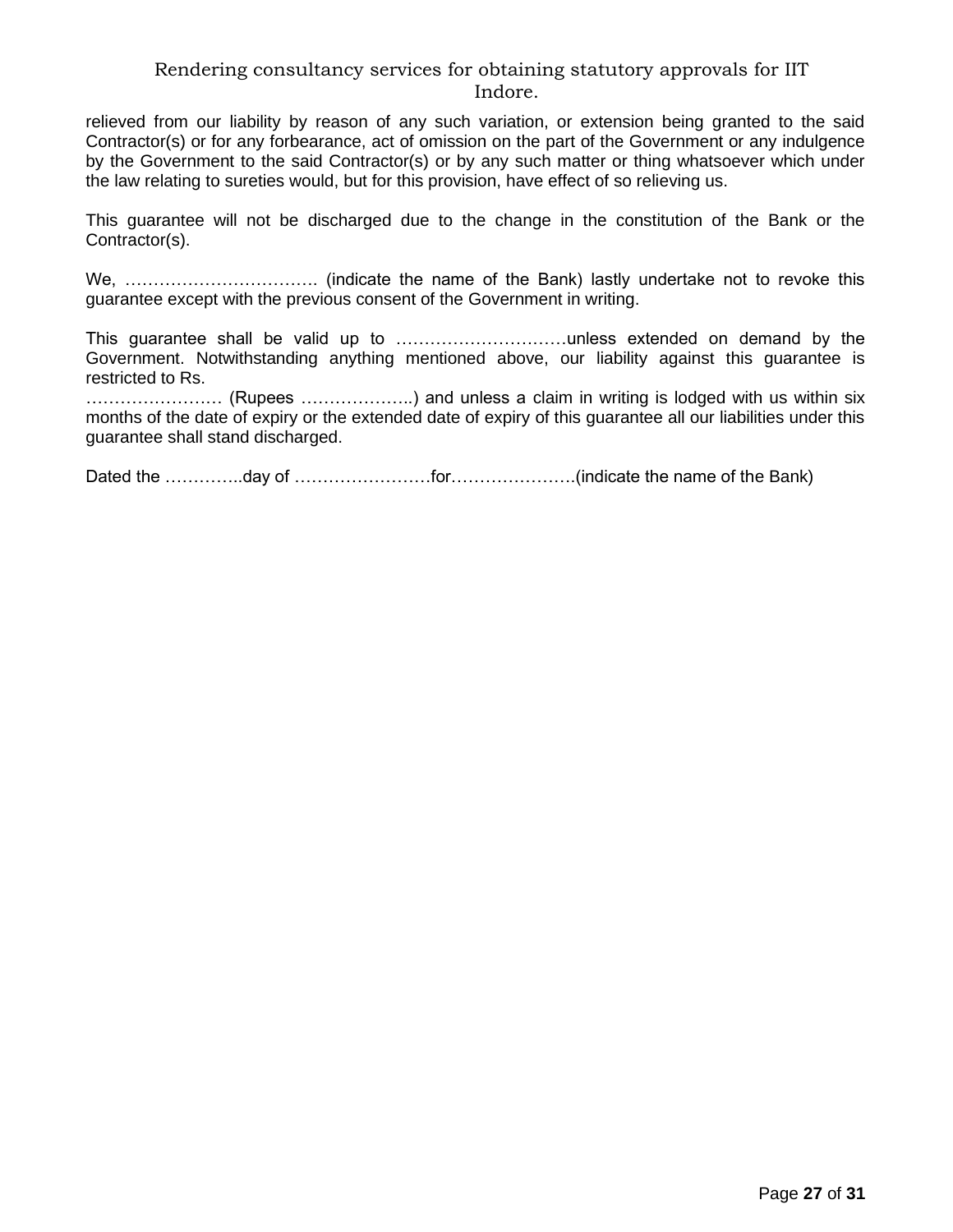# **SCOPE OF WORK**

**Consultancy Services are required for preparation, submission, approval of various documents on various statutory approvals pertaining to IIT Indore. The scope of work is not limited to the above matters only but also on matters those may arise during and after obtaining the required statutory approvals.** 

1. The following buildings/structures are constructed in the Institute campus:

| <b>S. No.</b> | <b>Name of Building/Structure</b>             | floors/<br>No.<br>of<br><b>Height</b> | <b>Built</b><br><b>up</b><br>area<br>(in sq. ft.) |  |
|---------------|-----------------------------------------------|---------------------------------------|---------------------------------------------------|--|
| 1             | $\mathbf{2}$                                  | 3                                     | 4                                                 |  |
| 1.            | CV Raman Hall of Residence                    | G+5/21.20 m                           | 1,50,683                                          |  |
| 2.            | Homi Jehangir Bhabha Hall of<br>Residence     | G+5/21.20 m                           | 1,50,683                                          |  |
| 3.            | Devi Ahilya Hall of Residence                 | G+5/21.20 m                           | 1,50,683                                          |  |
| 4.            | Sarabhai<br>Vikram<br>of<br>Hall<br>Residence | G+5/21.20 m                           | 1,50,683                                          |  |
| 5.            | Narmada Residential Complex                   | $G+6/23.60$ m                         | 1,07,600                                          |  |
| 6.            | <b>Kshipra Residential Complex</b>            | G+6/23.60 m                           | 1,07,600                                          |  |
| 7.            | <b>Health Center</b>                          | G+2/12.90 m                           | 40,619                                            |  |
| 8.            | <b>Central Workshop</b>                       | $G+1/8.00$ m                          | 27,911                                            |  |
| 9.            | <b>Hub Building</b>                           | G+1/9.90 m                            | 21,520                                            |  |
| 10.           | <b>Vindhyachal Guest House</b>                | $G+1/8.30$ m                          | 25,275                                            |  |
| 11.           | <b>Central Stores</b>                         | GF only                               | 4,229                                             |  |

#### **2. The consultant will be fully responsible for preparation and/or submission of drawings/documents/reports/certificates etc. required by the concerned department for:**

- i) Renewal of NOC obtained from department of Town & Country Planning, Indore
- ii) Obtaining Panchayat Approvals
- iii) Obtaining Fire NOC for the buildings/structures.
- iv) Obtaining NOC for buildings having height more than 30 metres as per Madhya Pradesh Land Development Rules 2012.
- v) Certificates for building occupancy.

#### **3. Deliverables:**

- i. All approvals/NOCs in hard and soft copies.
- ii. All drawings/documents/reports/certificates submitted to concerned departments for the purpose of obtaining approvals/NOC's in hard and soft copies.
- iii. All working documents (drawings, reports, certificates etc.) pertaining to obtaining the approvals in hard and soft copies (editable format like dwg. , word, excel files etc.)
- 4. The consultant shall be fully responsible for liaising with the concerned departments for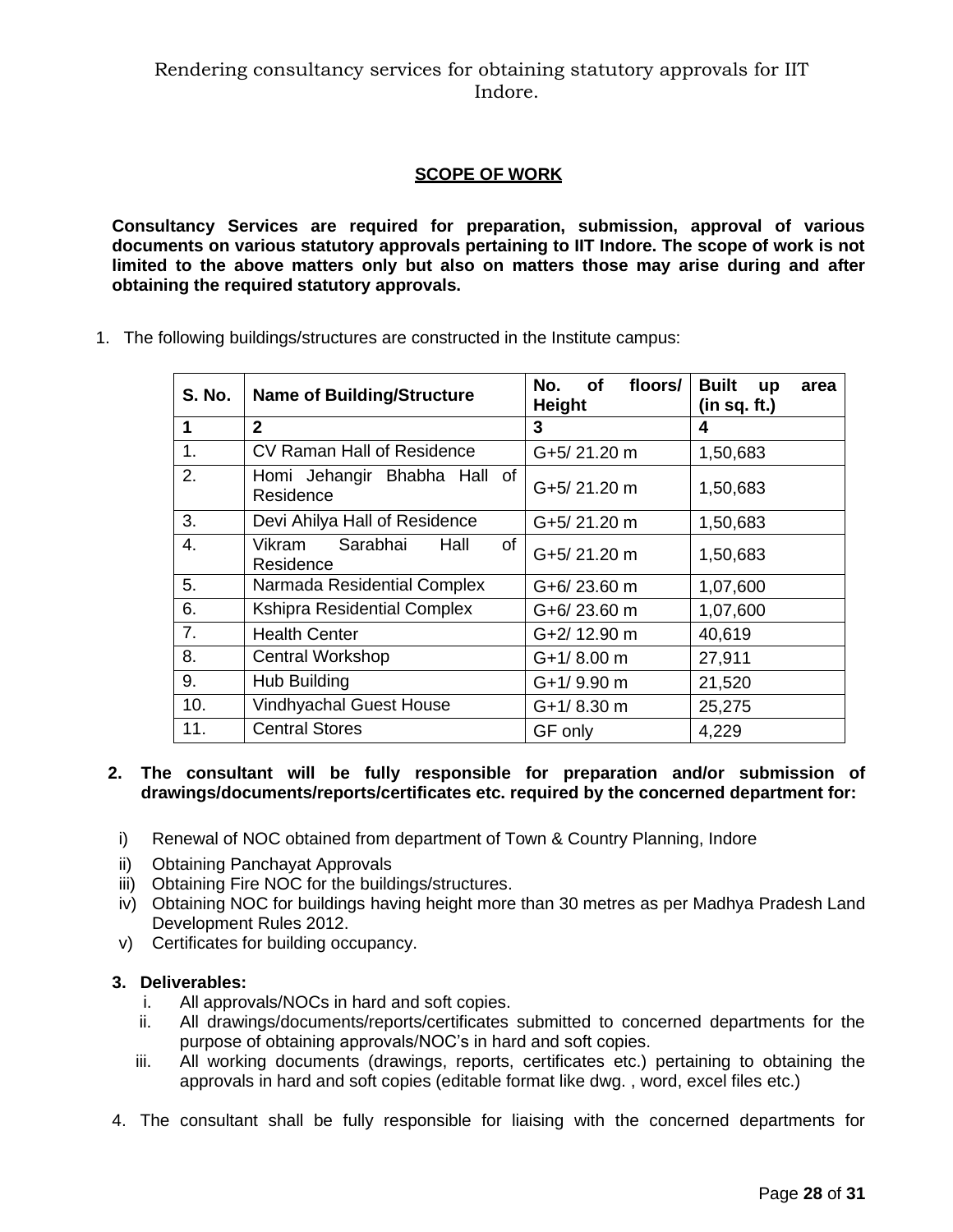obtaining the required statutory approvals.

 $\overline{a}$ 

- 5. The consultant shall obtain prior approval from IIT Indore in writing before applying for any of the statutory approvals (separately for separate approvals and separate buildings).
- 6. The competent authority on behalf of the IIT Indore may change/reduce the scope of work at any time without assigning any reason.
- 7. The required statutory fee will be paid through IIT Indore as per the norms.
- 8. IIT Indore shall furnish the available drawings/documents/reports/certificates etc. to the consultant.
- 9. The consultant may collaborate with specialized persons/agency in respective areas, in order to obtain the aforementioned statutory approvals. Documents of association must be submitted along with the bid document at the time of bidding for information and approval of IIT Indore. The consultant whose bid is accepted (L1 bidder) shall be solely responsible for obtaining all statutory approvals and all correspondence with the Institute (irrespective of any external collaboration).
- 10. The bidders should fill their offers for each category, failing which; their bid shall be summarily rejected.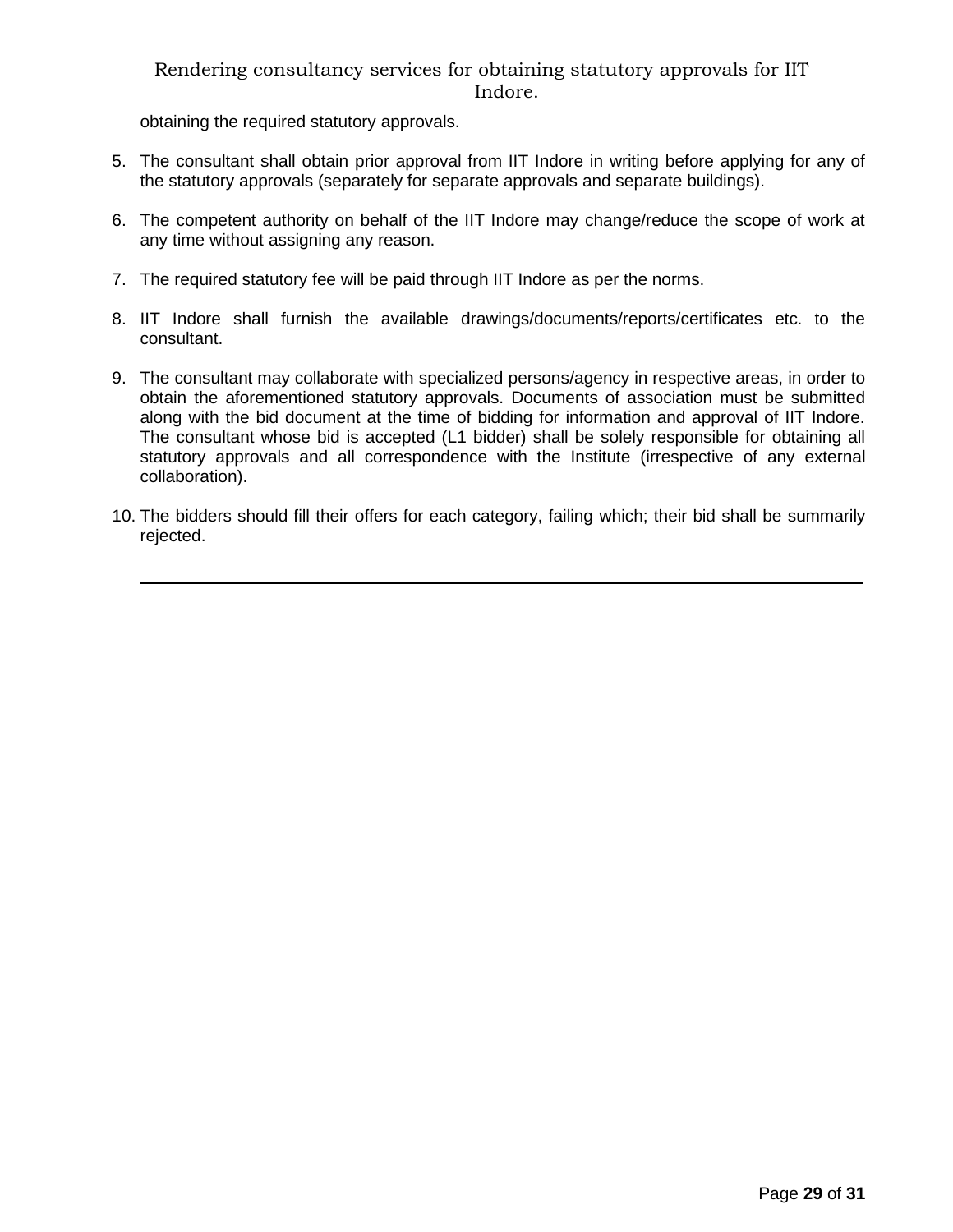# **Financial Offer**

# (A) **Towards charges (inclusive of all taxes) for obtaining NOC pertaining to master plan from Town & Country Planning**

| Sr.<br>No. | <b>Description</b>                                                                                      | Qty.  | <b>Unit</b> | Fee (in Rs.) |
|------------|---------------------------------------------------------------------------------------------------------|-------|-------------|--------------|
|            | Towards<br>for<br>charges<br>obtaining NOC pertaining<br>to master plan from Town<br>& Country Planning | 1 Job | Lump Sum    |              |

#### (B) **Towards charges (inclusive of all taxes) for rendering consultancy for obtaining approval from Panchayat Fire NOC**

| <b>S. No.</b> | <b>Name of Building/Structure</b>             | Qty.  | <b>Unit</b> | Fee (in Rs.) |
|---------------|-----------------------------------------------|-------|-------------|--------------|
| 1.            | CV Raman Hall of Residence                    |       |             |              |
| 2.            | Homi Jehangir Bhabha Hall of<br>Residence     |       |             |              |
| 3.            | Devi Ahilya Hall of Residence                 |       |             |              |
| 4.            | Sarabhai<br>Vikram<br>Hall<br>οf<br>Residence | 1 Job | Lump Sum    |              |
| 5.            | Narmada Residential Complex                   |       |             |              |
| 6.            | <b>Kshipra Residential Complex</b>            |       |             |              |
| 7.            | <b>Health Center</b>                          |       |             |              |
| 8.            | <b>Central Workshop</b>                       |       |             |              |
| 9.            | Hub Building                                  |       |             |              |
| 10.           | <b>Vindhyachal Guest House</b>                |       |             |              |
| 11.           | <b>Central Store</b>                          |       |             |              |

## (C) **Towards charges (inclusive of all taxes) for rendering consultancy for obtaining approval for Fire NOC.**

| <b>S. No.</b>    | <b>Name of Building/Structure</b>              | Qty.  | <b>Unit</b> | Fee (in Rs.) |
|------------------|------------------------------------------------|-------|-------------|--------------|
|                  | CV Raman Hall of Residence                     |       |             |              |
| $\overline{2}$ . | Homi Jehangir Bhabha Hall of<br>Residence      |       |             |              |
| 3.               | Devi Ahilya Hall of Residence                  |       |             |              |
| 4.               | Sarabhai<br>Hall<br>-of<br>Vikram<br>Residence |       |             |              |
| 5.               | Narmada Residential Complex                    | 1 Job | Lump Sum    |              |